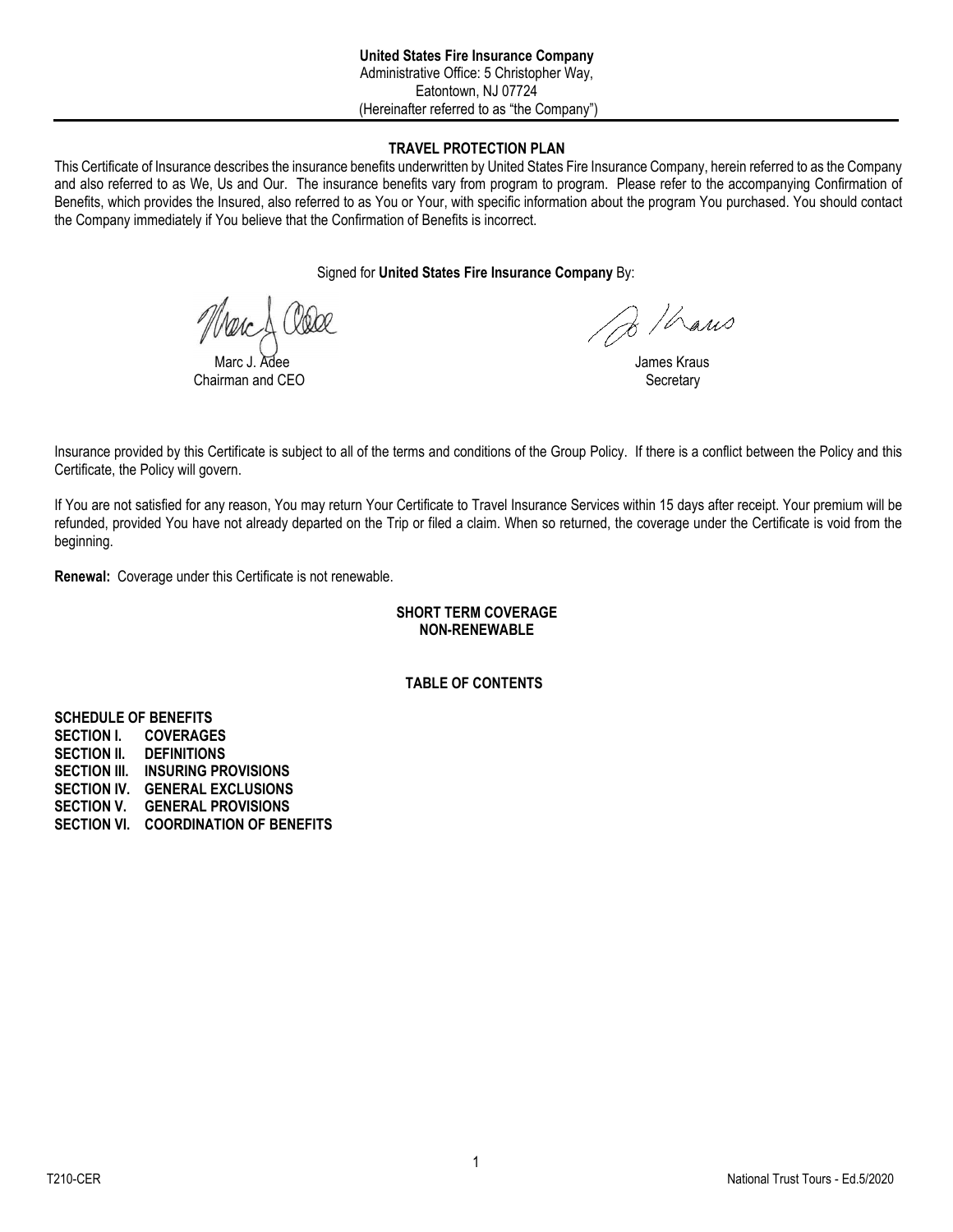## **SCHEDULE OF BENEFITS**

## **Maximum Benefit Amount/Principal Sum**

## **Part A – Travel Arrangement Protection**

| Travel Delay (Up to \$200 Per Day) \$1,000 |  |
|--------------------------------------------|--|
|                                            |  |
|                                            |  |
|                                            |  |

## **Part B – Travel Insurance Benefits**

| Accidental Death & Dismemberment\$50,000    |  |
|---------------------------------------------|--|
| Accident & Sickness Medical Expense\$50,000 |  |
|                                             |  |
| Emergency Medical Evacuation\$500,000       |  |

## **SECTION I. COVERAGES**

## **TRIP CANCELLATION**

Benefits will be paid, up to the Maximum Benefit Amount shown in the Schedule of Benefits, to reimburse You for the amount of unused non- refundable Prepaid Payments or Deposits You paid for Travel Arrangements when You are prevented from taking Your Trip due to:

- 1. Your or a Family Member's or a Traveling Companion's or a Business Partner's death, which occurs before departure on Your Trip;
- 2. Your or a Family Member's or a Traveling Companion's or a Business Partner's covered Sickness or Injury, which: a) occurs before departure on Your Trip, b) requires Medical Treatment at the time of cancellation resulting in medically imposed restrictions, as certified by a Legally Qualified Physician, and c) and prevents Your participation in the Trip;
- 3. For the **Other Covered Reasons** listed below;

Provided such circumstances occur while coverage is in effect.

#### **"Other Covered Reasons"** means:

- a. You or Your Traveling Companion being hijacked, quarantined, required to serve on a jury (notice of jury duty must be received after Your Effective Date), served with a court order to appear as a witness in a legal action in which You or Your Traveling Companion is not a party (except law enforcement officers);
- b. Your or Your Traveling Companion's primary place of residence or destination being rendered uninhabitable by fire, flood, burglary or other Natural Disaster.

The Company will only pay benefits for Losses occurring within 30 calendar days after the Natural Disaster makes your destination accommodations uninhabitable. Your destination is uninhabitable if: (i) the building structure itself is unstable and there is a risk of collapse in whole or in part; (ii) there is exterior or structural damage allowing elemental intrusion, such as rain, wind, hail, or flood; (iii) immediate safety hazards have yet to be cleared such as debris on roofs or downed electrical lines; or (iv) the rental property is without electricity or water. Benefits are not payable if a storm, snow storm, blizzard or hurricane is named on or before the Effective Date of Your Trip Cancellation coverage;

- c. Your or Your Traveling Companion's place of employment is rendered unsuitable for business due to fire, flood, burglary or other Natural Disaster and You and/or Your Traveling Companion are required to work as a result;
- d. a documented theft of passports or visas;
- e. a permanent transfer of employment of 250 miles or more;
- f. You or Your Traveling Companion being directly involved in a traffic accident, substantiated by a police report, while en route to Your scheduled point of departure;
- g. unannounced Strike that causes complete cessation of services for at least 12 consecutive hours of the Common Carrier on which You are scheduled to travel;
- h. Inclement Weather that causes complete cessation of services for at least 12 consecutive hours of the Common Carrier on which You are scheduled to travel;
- i. involuntary employer termination or layoff affecting You or a Traveling Companion. Employment must have been with the same employer for at least 1 continuous year;
- j. a Terrorist Incident that occurs within 30 days of Your Scheduled Departure Date in a city listed on the itinerary of Your Trip;
- k. revocation of Your previously granted military leave or re-assignment due to war. Official written revocation/re-assignment by a supervisor or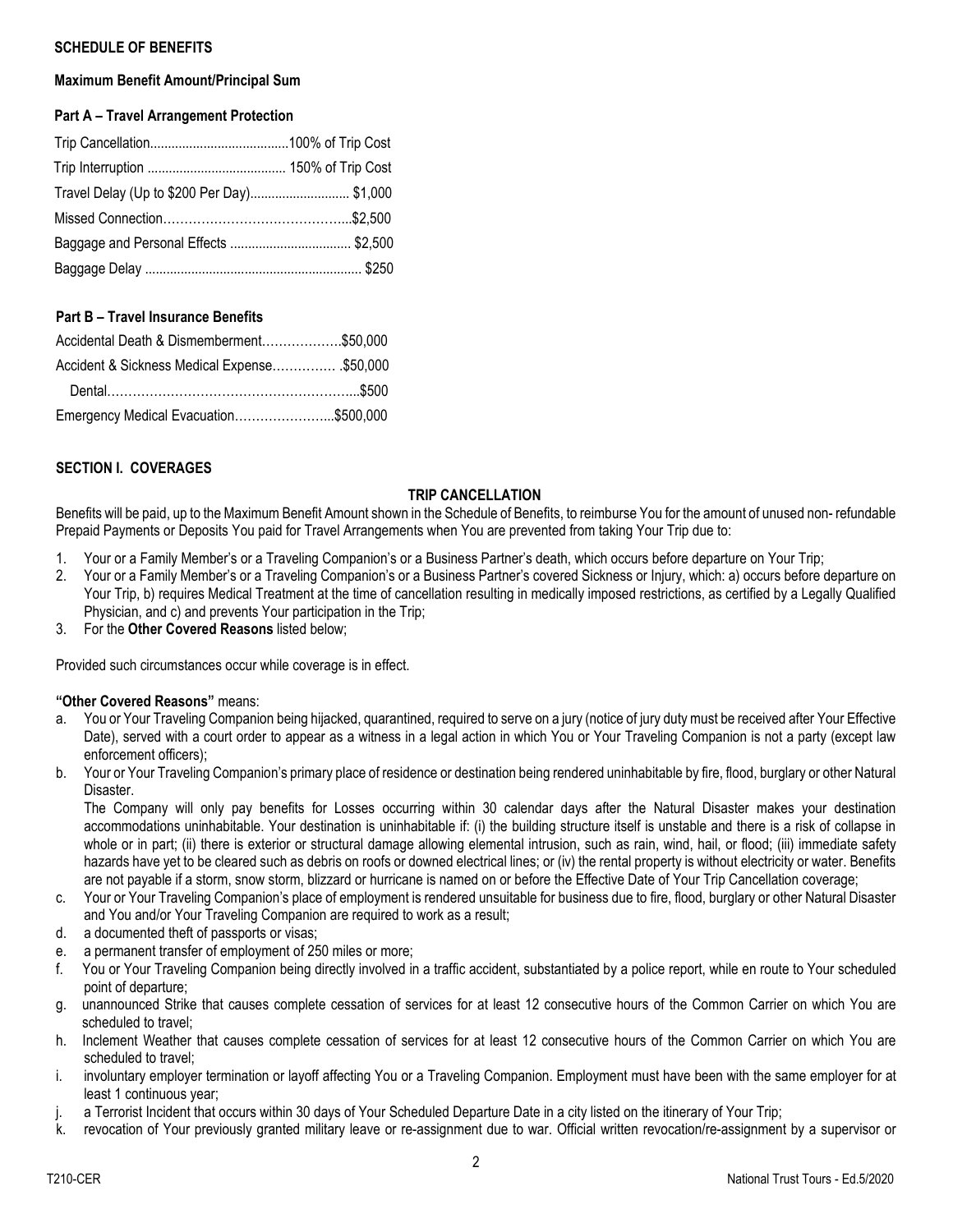commanding officer of the appropriate branch of service will be required;

- l. You, Your Traveling Companion or Family Member traveling with You are directly involved in the merger of Your employer or the acquisition of Your employer by another company;
- m. A transfer of You or Your Traveling Companion by the employer by whom You or Your Traveling Companion are employed on Your Effective Date which requires their principal residence to be relocated.

## **Single Supplement**

Benefits will be paid, up to the Maximum Benefit Amount shown, for the additional cost incurred as a result of a change in the per person occupancy rate for Prepaid Travel Arrangements if a Traveling Companion's or Family Member's Trip is canceled for a covered reason and You do not cancel your trip.

These benefits will not duplicate any other benefits payable under the Certificate or any other coverage(s) attached to the Certificate.

## **TRIP INTERRUPTION**

Benefits will be paid, up to the Maximum Benefit Amount shown in the Schedule of Benefits, to reimburse You for the Prepaid Payments or Deposits for unused non-refundable land or water Travel Arrangements, plus the Additional Transportation Cost paid:

- a) to join Your Trip if You must depart after Your Scheduled Departure Date or travel via alternate travel arrangements by the most direct route possible to reach Your Trip destination; or
- b) to rejoin Your Trip or transport You to Your originally scheduled return destination, if You must interrupt Your Trip after departure, each by the most direct route possible.

Trip Interruption must be due to:

- 1. Your or a Family Member's or a Traveling Companion's death, which occurs while You are on Your Trip;
- 2. Your or a Family Member's or a Traveling Companion's covered Sickness or Injury which: a) occurs while You are on Your Trip, b) requires Medical Treatment at the time of interruption resulting in medically imposed restrictions, as certified by a Legally Qualified Physician, and c) prevents Your continued participation on Your Trip;
- 3. For the **Other Covered Reasons** listed below;

Provided such circumstances occur while coverage is in effect.

## **"Other Covered Reasons"** means:

- a. You or Your Traveling Companion being hijacked, quarantined, required to serve on a jury (notice of jury duty must be received after Your Effective Date), served with a court order to appear as a witness in a legal action in which You or Your Traveling Companion is not a party (except law enforcement officers);
- b. Your or Your Traveling Companion's primary place of residence or destination being rendered uninhabitable and remaining uninhabitable during Your scheduled Trip, by fire, flood, burglary or other Natural Disaster. The Company will only pay benefits for Losses occurring within 30 calendar days after the Natural Disaster makes your destination accommodations uninhabitable. Your destination is uninhabitable if: (i) the building structure itself is unstable and there is a risk of collapse in whole or in part; (ii) there is exterior or structural damage allowing elemental intrusion, such as rain, wind, hail, or flood; (iii) immediate safety hazards have yet to be cleared such as debris on roofs or downed electrical lines; or (iv) the rental property is without electricity or water. Benefits are not payable if a storm, snow storm, blizzard or hurricane is named on or before the Effective Date of Your Trip Cancellation coverage;
- c. Your or Your Traveling Companion's place of employment is rendered unsuitable for business due to fire, flood, burglary or other Natural Disaster and You and/or Your Traveling Companion are required to work as a result;
- d. a documented theft of passports or visas;
- e. a permanent transfer of employment of 250 miles or more;
- f. You or Your Traveling Companion being directly involved in a traffic accident, substantiated by a police report, while en route to Your scheduled point of departure;
- g. unannounced Strike that causes complete cessation of services for at least 12 consecutive hours of the Common Carrier on which You are scheduled to travel;
- h. Inclement Weather that causes complete cessation of services for at least 6 consecutive hours of the Common Carrier on which You are scheduled to travel;
- i. a government-mandated shutdown of an airport or air traffic control system due to a Natural Disaster;
- j. You or Your Traveling Companion is in the military and called to emergency duty for a national disaster other than war;
- k. involuntary employer termination or layoff affecting You or a Traveling Companion. Employment must have been with the same employer for at least 1 continuous year;
- l. a Terrorist Incident that occurs within 30 days of Your Scheduled Departure Date in a city listed on the itinerary of Your Trip
- m. revocation of Your previously granted military leave or re-assignment due to war. Official written revocation/re-assignment by a supervisor or commanding officer of the appropriate branch of service will be required.
- n. You, Your Traveling Companion or Family Member traveling with You are directly involved in the merger of Your employer or the acquisition of Your employer by another company;
- o. A transfer of You or Your Traveling Companion by the employer by whom You or Your Traveling Companion are employed on Your Effective Date which requires their principal residence to be relocated.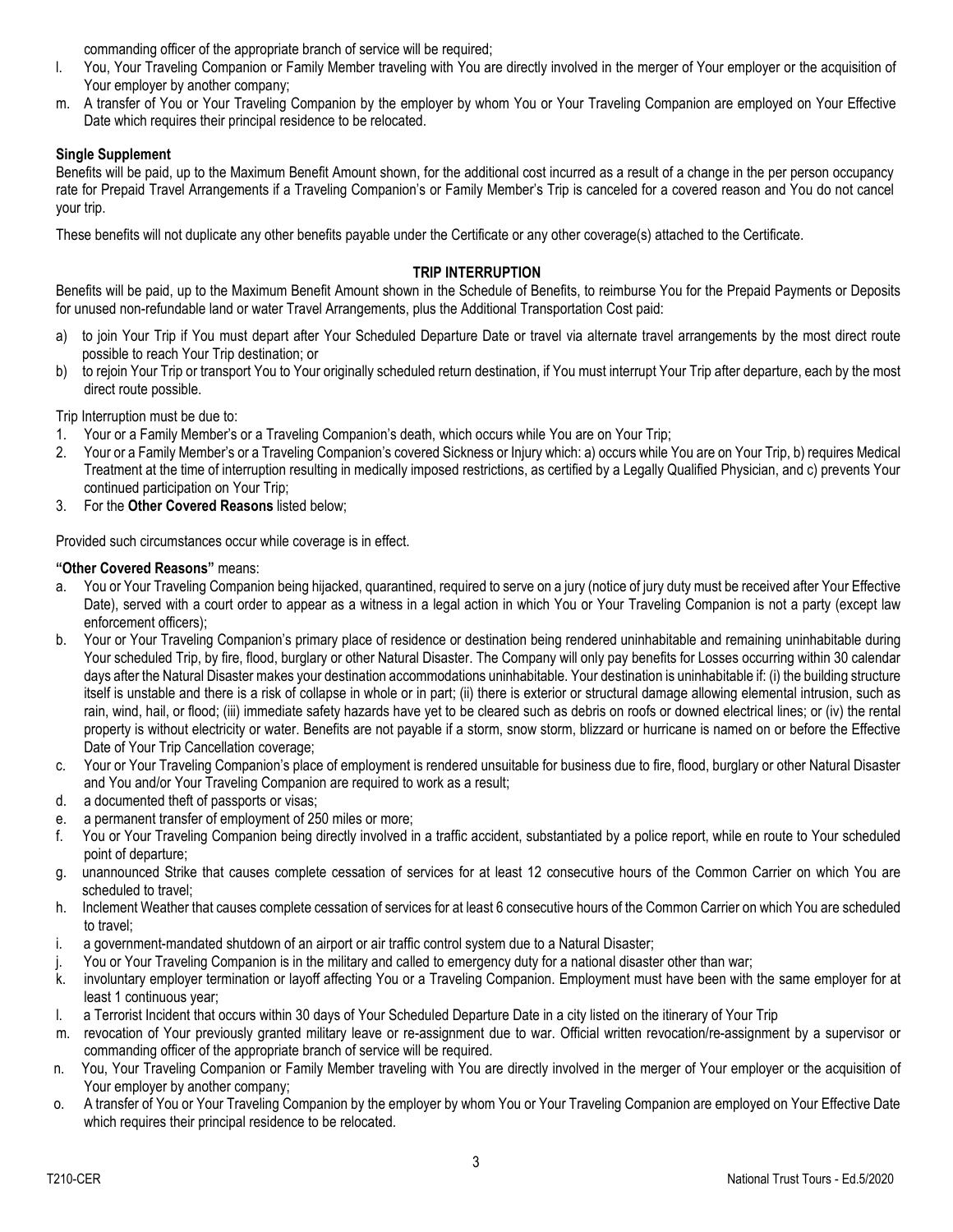## **Single Supplement**

Benefits will be paid, up to the Maximum Benefit Amount shown, for the additional cost incurred as a result of a change in the per person occupancy rate for Prepaid Travel Arrangements if a Traveling Companion's or Family Member's Trip is canceled for a covered reason and You do not cancel your trip.

These benefits will not duplicate any other benefits payable under the Certificate or any other coverage(s) attached to the Certificate.

## **TRAVEL DELAY**

Benefits will be paid up to the amount shown in the Schedule of Benefits for: 1) the non-refundable, unused portion of the Prepaid expenses for Your Trip as long as the expenses are supported by proof of purchase and are not reimbursable by any other source; and 2) reasonable accommodation, meal, telephone call and local transportation expenses incurred by You, up to the Maximum Benefit Amount shown in the Schedule of Benefits, if You are delayed for 12 hours or more while en route to or from, or during Your Trip, due to:

- a) any delay of a Common Carrier (the delay must be certified by the Common Carrier);
- b) a traffic accident in which You or Your Traveling Companion are not directly involved (must be substantiated by a police report);
- c) lost or stolen passports, travel documents or money (must be substantiated by a police report);
- d) quarantine, hijacking, Strike, Natural Disaster, terrorism or riot;
- e) a documented weather condition preventing You from getting to the point of departure.

Benefits will not be paid for any expenses, which have been reimbursed, or for any services that have been provided by the Common Carrier.

## **MISSED CONNECTION**

If You miss Your cruise or tour departure because Your arrival at Your Trip destination is delayed for 6 or more hours, due to:

- a) any delay of a Common Carrier (the delay must be certified by the Common Carrier)
- b) documented weather condition preventing You from getting to the point of departure;

We will reimburse You, up to the Maximum Benefit Amount shown in the Schedule of Benefits for:

- a) Your Additional Transportation Cost to join Your Trip; and
- b) Your Prepaid expenses for the unused land or water Travel Arrangements;

These benefits will not duplicate any other benefits payable under the Certificate or any coverage(s) attached to the Certificate.

## **BAGGAGE AND PERSONAL EFFECTS**

Benefits will be provided to You, up to the Maximum Benefit Amount shown in the Schedule of Benefits: (a) against all risks of permanent loss, theft or damage to Your Baggage and Personal Effects; (b) subject to all General Exclusions and the Additional Limitations and Exclusions Specific to Baggage and Personal Effects in the Certificate Plan; and (c) occurring while coverage is in effect. The lesser of the following amounts will be paid:

- 1) the Actual Cash Value at the time of loss, theft or damage, except as provided below;
- 2) the cost to repair or replace the article with material of a like kind and quality; or
- 3) \$500 per article.

For claimed items without original receipts, payment of loss will be calculated based upon 75% of the Actual Cash Value at the time of loss, not to exceed \$150 per article.

We may take all or part of a damaged Baggage as a condition for payment of loss. In the event of a loss to a pair or set of items, We will:

- 1) repair or replace any part to restore the pair or set to its value before the loss; or
- 2) pay the difference between the value of the property before and after the loss.

A combined maximum of \$500 will be paid for jewelry; precious or semi-precious stones; watches; articles consisting in whole or in part of silver, gold or platinum; furs or articles trimmed with fur; cameras and their accessories and related equipment, computer, digital or electronic equipment or media.

A maximum of \$50 will be paid for the cost of replacing a passport or visa.

A maximum of \$50 will be paid for the cost associated with the unauthorized use or replacement of lost or stolen credit cards, subject to verification that You have complied with all conditions of the credit card company.

**Baggage Delay:** We will reimburse You, up to the amount shown in the Schedule of Benefits, for the cost of reasonable additional clothing and personal articles purchased by You, if Your Baggage is delayed for 24 hours or more during Your Trip.

#### **Baggage and Personal Effects does not include:**

- 1) animals;
- 2) automobiles and automobile equipment;
- 3) boats or other vehicles or conveyances;
- 4) trailers;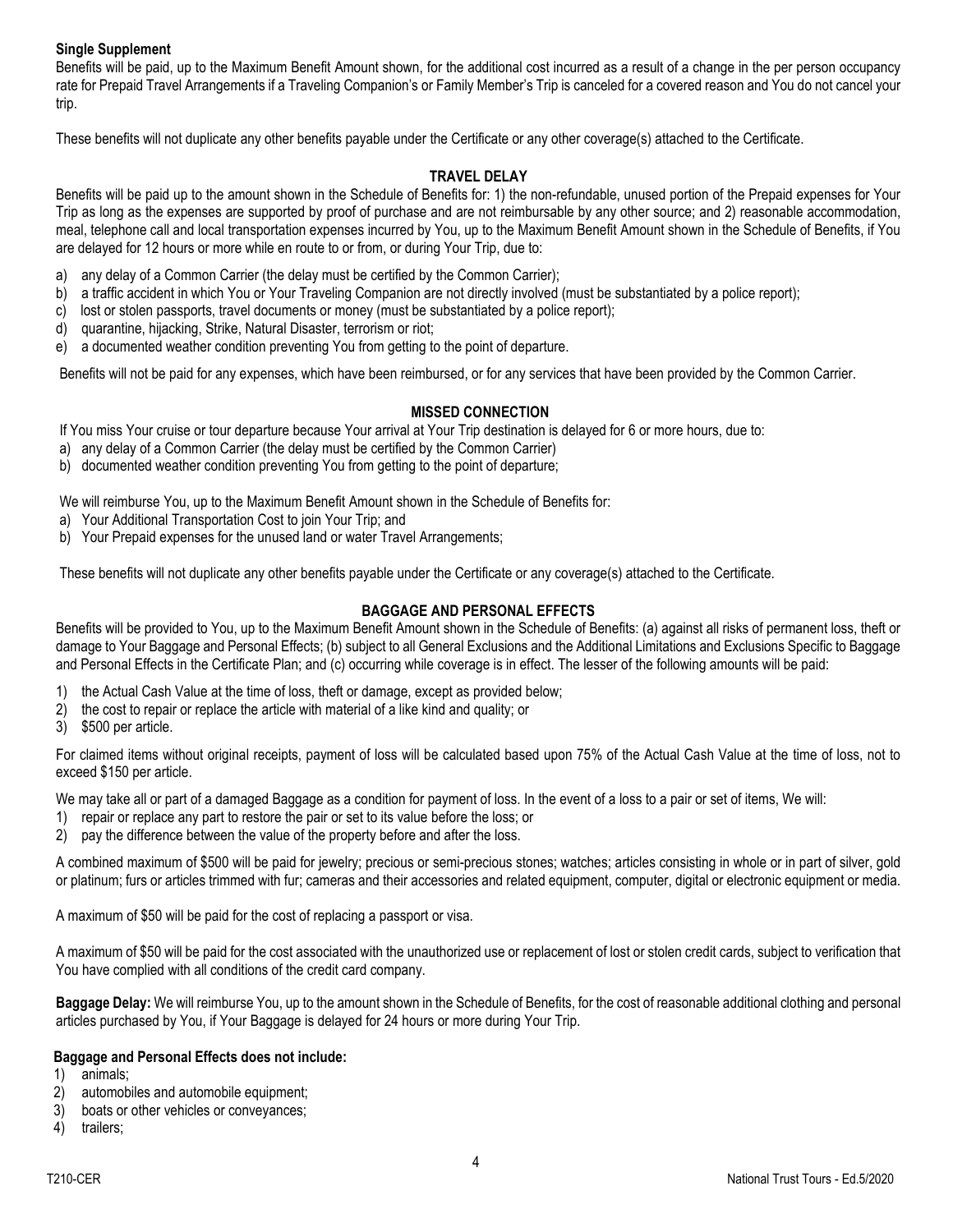- 5) motors;
- 6) aircraft;
- 7) bicycles, except when checked as baggage with a Common Carrier;
- 8) household effects and furnishings;
- 9) antiques and collector's items;
- 10) eyeglasses, sunglasses, contact lenses, artificial teeth, dentures, dental bridges, retainers, or other orthodontic devices or hearing aids;
- 11) artificial limbs or other prosthetic devices;
- 12) prescribed medications;
- 13) keys, money, stamps and credit cards (except as otherwise specifically covered herein);
- 14) securities, stamps, tickets and documents (except as coverage is otherwise specifically provided herein);
- 15) professional or occupational equipment or property, whether or not electronic business equipment.

## **Additional Limitations and Exclusions Specific to Baggage and Personal Effects:**

Benefits are not payable for any loss caused by or resulting from:

- a) breakage of brittle or fragile articles;
- b) wear and tear or gradual deterioration;
- c) confiscation or appropriation by order of any government or custom's rule;
- d) theft or pilferage while left in any unlocked vehicle;
- e) property illegally acquired, kept, stored or transported;
- f) Your negligent acts or omissions; or
- g) property shipped as freight or shipped prior to the Scheduled Departure Date.

## **ACCIDENTAL DEATH AND DISMEMBERMENT**

We will pay the percentage of the Principal Sum shown in the Table of Losses below when You, as a result of an Injury occurring during Your Trip sustain a loss shown in the Table of Losses below. The loss must occur within one hundred eighty one (181) days after the date of the Injury causing the loss. The Principal Sum is the Maximum Benefit Amount shown in the Schedule of Benefits.

| <b>Table of Losses</b>        |                       |
|-------------------------------|-----------------------|
| <b>Type of Loss</b>           | <b>Benefit Amount</b> |
| Loss of Life                  | 100% of Principal Sum |
| Loss of both hands            | 100% of Principal Sum |
| Loss of both feet             | 100% of Principal Sum |
| Loss of both eyes             | 100% of Principal Sum |
| Loss of one hand and one foot | 100% of Principal Sum |
| Loss of one hand and one eye  | 100% of Principal Sum |
| Loss of one foot and one eye  | 100% of Principal Sum |
| Loss of one hand              | 50% of Principal Sum  |
| Loss of one foot              | 50% of Principal Sum  |
| Loss of one eye               | 50% of Principal Sum  |

**Loss of hand or hands, or foot or feet**, means severance at or above the wrist joint or ankle joint, respectively.

**Loss of eye or eyes** means the total and irrecoverable loss of the entire sight thereof.

## **EXPOSURE AND DISAPPEARANCE**

We will pay benefits for covered losses that result from Your being unavoidably exposed to the elements because of a Covered Accident occurring during Your Trip. The loss must occur within 365 days after the event that caused the exposure.

If, while insured under this Coverage, You are unavoidably exposed to the elements because of a Covered Accident and suffer a loss for which benefits are payable under this Coverage, such loss will be covered.

If, while insured under this Coverage, You are in an Accident resulting in the disappearance, sinking or damaging of an air or water conveyance on which You are covered by this Coverage, and if Your body has not been found within 52 weeks from the date of the Accident, it will be presumed, unless there is evidence to the contrary, that You suffered loss of life as a result of those Injuries.

These benefits will not duplicate any other benefits payable under the Certificate or any coverage(s) attached to the Certificate.

## **ACCIDENT & SICKNESS MEDICAL EXPENSE**

Benefits will be paid for the Covered Expense incurred, up to the Maximum Benefit Amount shown in the Schedule of Benefits as a result of a Covered Accidental Injury or covered Sickness, which first occurs during Your Trip. Covered Expenses are limited to a total of 90 days of treatment during your Trip.

Benefits will not be paid in excess of the Usual and Customary Charges.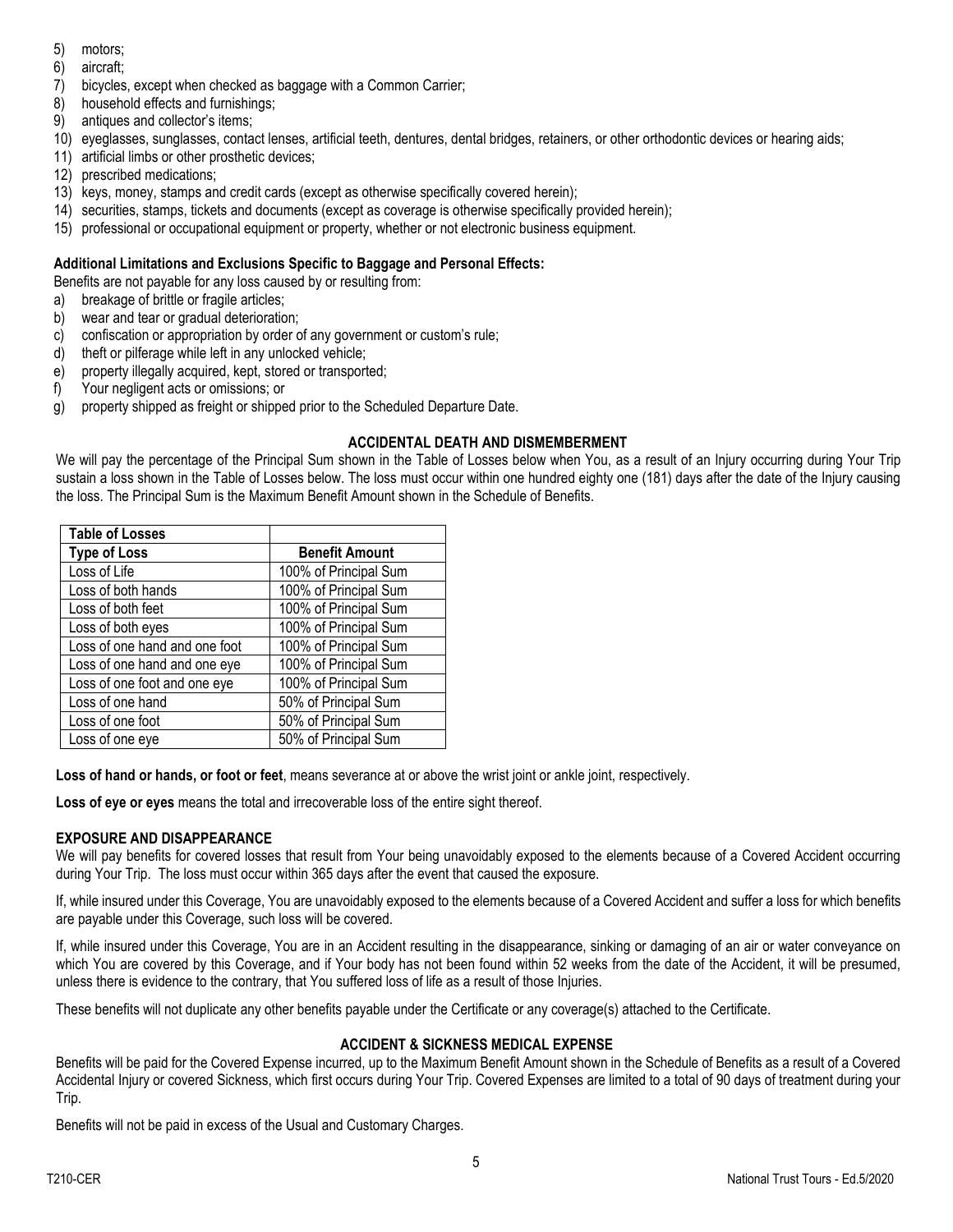Advance payment will be made to a Hospital, up to the Maximum Benefit Amount, if needed to secure Your admission to a Hospital, because of a Covered Accidental Injury or covered Sickness. The authorized travel assistance company will coordinate advance payment to the Hospital. For the purpose of this benefit:

"Covered Expense" means expense incurred only for the following:

- 1. The medical services, prescription drugs, prosthetics, therapeutic services and supplies ordered or prescribed by a Legally Qualified Physician as Medically Necessary for treatment;
- 2. Hospital or ambulatory medical-surgical center services;
- 3. Transportation furnished by a professional ambulance company to and/or from a Hospital**.**

These benefits will not duplicate any benefits payable under the Certificate or any coverage(s) attached to the Certificate.

### **EMERGENCY MEDICAL EVACUATION AND RETURN OF REMAINS**

When You suffer loss of life for any reason or incur a Sickness or Injury during the course of Your Trip, the following benefits are payable, up to the Maximum Benefit Amount shown in the Schedule of Benefits.

**1. Emergency Medical Evacuation**: If the local attending Legally Qualified Physician and the authorized travel assistance company determine that transportation to a Hospital or medical facility is Medically Necessary to treat an unforeseen Sickness or Injury which is acute or life threatening and adequate Medical Treatment is not available in the immediate area, the Transportation Expense incurred will be paid for the Usual and Customary Charges for transportation to the closest Hospital or medical facility capable of providing that treatment.

If You are traveling alone and will be hospitalized for more than 7 consecutive days and Emergency Evacuation is not imminent, benefits will be paid to transport one person, chosen by You, by Economy Transportation, for a single visit to and from Your bedside.

If You are in the Hospital for more than 7 consecutive days and Your dependent children who are under 18 years of age and accompanying You on Your Trip are left unattended, Economy Transportation will be paid to return the dependents to their home (with an attendant, if considered necessary by the authorized travel assistance company).

**2**. **Return of Remains**: In the event of Your death during a Trip, the expense incurred will be paid for minimally necessary casket or air tray, preparation and transportation of Your remains to Your primary place of residence in the United States of America or to the place of burial.

Benefits are paid less the value of Your original unused return travel ticket.

If benefits are payable and You have other insurance that may provide benefits for this same loss, We reserve the right to recover from such other insurance. You shall:

- a) notify the Company of any other insurance;
- b) help the Company exercise the Company's rights in any reasonable way that the Company may request, including the filing and assignment of other insurance benefits;
- c) not do anything after the loss to prejudice the Company's rights; and
- d) reimburse to the Company, to the extent of any payment the Company has made, for benefits received from such other insurance.

These benefits will not duplicate any other benefits payable under the Policy or any coverage(s) attached to the Policy.

#### **SECTION II. DEFINITIONS**

**"Accident"** means a sudden, unexpected unusual specific event that occurs at an identifiable time and place, and shall also include exposure resulting from a mishap to a conveyance in which You are traveling.

**"Actual Cash Value"** means current replacement cost for items of like kind and quality.

**"Additional Transportation Cost"** means the actual cost incurred for one-way Economy Transportation by Common Carrier reduced by the value of an unused travel ticket.

**"Baggage and Personal Effects"** means luggage, personal possessions and travel documents taken by You on Your Trip.

**"Bankruptcy or Default"** means the total cessation of operations due to insolvency, with or without the filing of a bankruptcy petition by an airline, cruise line, or other travel provider, provided the Bankruptcy or Default occurs more than 14 days following Your Effective Date for the Trip Cancellation Benefits. There is no coverage for the Bankruptcy or Default of any person, organization, agency or firm from whom You purchased Travel Arrangements supplied by others.

**"Business Partner"** means an individual who (a) is involved in a legal general partnership with You and (b) is actively involved in the day to day management of Your business.

**"Common Carrier"** means any land, sea, or air conveyance operating under a valid license for the transportation of passengers for hire.

**"Complications of Pregnancy"** means conditions (when the pregnancy is not terminated) whose diagnoses are distinct from pregnancy but are adversely affected by pregnancy or are caused by pregnancy. These conditions include acute nephritis, nephrosis, cardiac decompensation, missed abortion and similar medical and surgical conditions of comparable severity. Complications of Pregnancy also include nonelective cesarean section, ectopic pregnancy which is terminated and spontaneous termination of pregnancy, which occurs during a period of gestation in which a viable birth is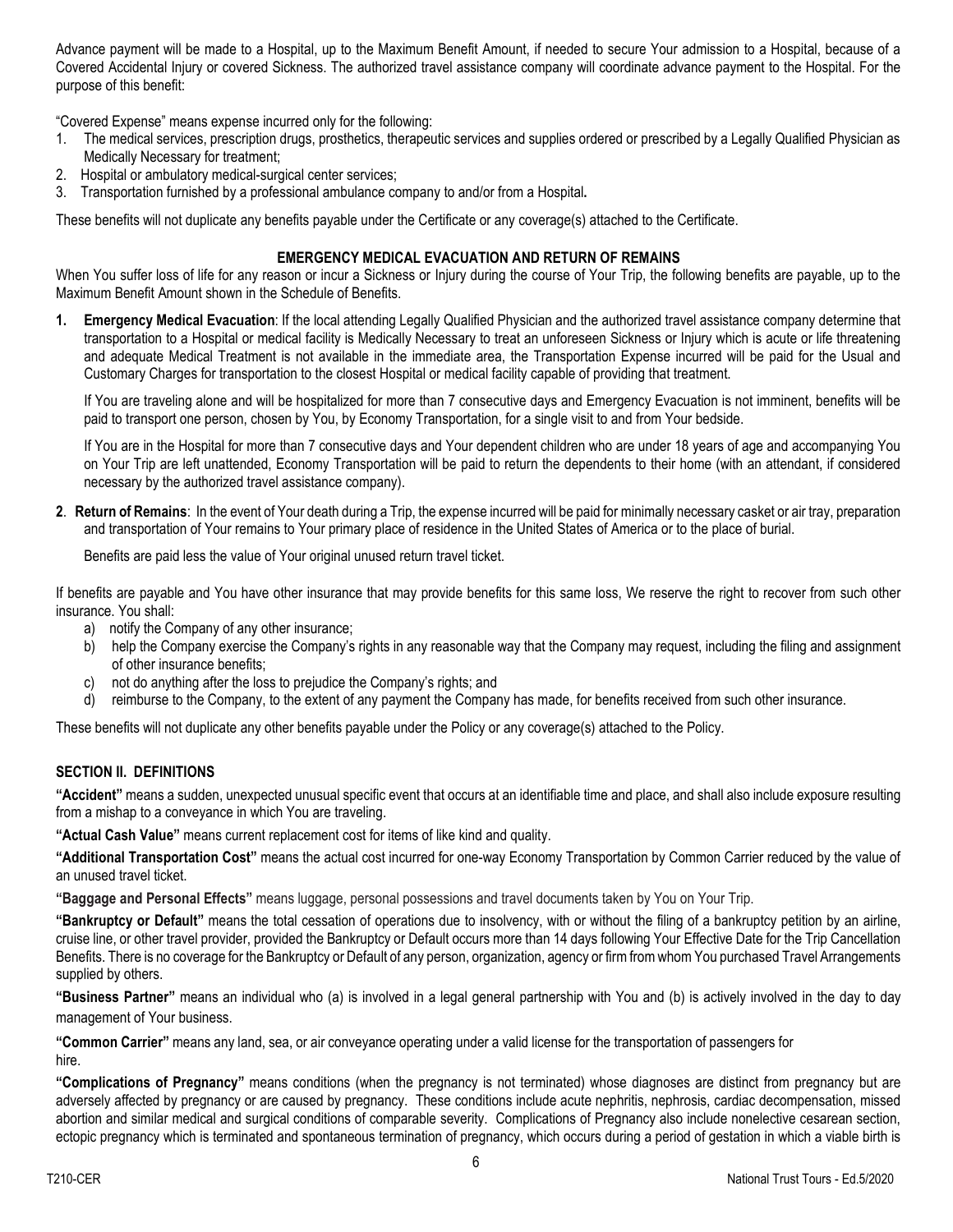#### not possible.

Complications of Pregnancy does not include false labor, occasional spotting, Physician-prescribed rest during the period of pregnancy, morning sickness, hyperemesis gravidarum, preeclampsia and similar conditions associated with the management of a difficult pregnancy not constituting a nosologically distinct complication of pregnancy.

**"Covered Accident"** means an Accident that occurs while coverage is in force and results in a loss for which benefits are payable.

**"Economy Transportation"** means the lowest published available transportation rate for a ticket on a Common Carrier matching the original class of transportation that You purchased for Your Trip.

**"Elective Treatment and Procedures"** means any medical treatment or surgical procedure that is not medically necessary, including any service, treatment, or supplies that are deemed by the federal, or a state or local government authority, or by Us to be research or experimental or that is not recognized as a generally accepted medical practice.

**"Eligible Person"** means a citizen or resident of the United States of America who is booked to travel on a Trip, completes an enrollment form if applicable, and for whom the required premium has been paid.

**"Family Member"** means any of the following: Your or Your Traveling Companion's legal spouse (or common-law spouse where legal), legal guardian or ward, son or daughter (adopted, foster, step or in-law), brother or sister (includes step or in-law), parent (includes step or in-law), grandparent (includes in-law), grandchild, aunt, uncle, niece or nephew, or domestic partner.

**"Home"** means Your primary place of residence.

**"Hospital"** means (a) a place which is licensed or recognized as a general hospital by the proper authority of the state in which it is located: (b) a place operated for the care and treatment of resident inpatients with a registered graduate nurse (RN) always on duty and with a laboratory and X-ray facility: (c) a place recognized as a general hospital by the Joint Commission on the Accreditation of Hospitals; (d) other than a residence, a place where treatment in a Hyperbaric chamber can be received. Not included is a hospital or institution licensed or used principally: (1) for the treatment or care of drug addicts or alcoholics: or (2) as a clinic continued or extended care facility, skilled nursing facility, convalescent home, rest home, nursing home or home for the aged.

**"Inclement Weather"** means any weather condition that delays the scheduled arrival or departure of a Common Carrier.

**"Injury" or "Injuries"** means bodily harm caused by an Accident which: 1) occurs while Your coverage is in effect under the Certificate; and 2) requires examination and treatment by a Legally Qualified Physician. The Injury must be the direct cause of loss and must be independent of all other causes and must not be caused by, or result from, Sickness.

**"Insured"** means a person(s) who is booked to travel on a Trip, and for whom the required premium is paid, also referred to as You and Your.

**"Intoxicated"** mean a blood alcohol level that equals or exceeds the legal limit for operating a motor vehicle in the state or jurisdiction where You are located at the time of an incident.

**"Legally Qualified Physician"** means a physician or a Christian Science Practitioner: (a) other than You, a Traveling Companion or a Family Member; (b) practicing within the scope of his or her license; and (c) recognized as a physician in the place where the services are rendered.

**"Maximum Benefit Amount"** means the maximum amount payable for coverage provided to You as shown in the Schedule of Benefits.

**"Medically Fit to Travel**" means based on assessment a Legally Qualified Physician has advised You, a Traveling Companion, Family Member or Business Partner booked to travel with You in writing that there is no medical condition, illness, Injury or Sickness that would likely interfere with a Trip at the time of purchase of Coverage for a Trip**.**

**"Medically Necessary"** means a service which is appropriate and consistent with the treatment of the condition in accordance with accepted standards of community practice.

**"Medical Treatment"** means examination and treatment by a Legally Qualified Physician for a condition which first manifested itself, worsened or became acute or had symptoms which would have prompted a reasonable person to seek diagnosis, care or treatment.

"**Natural Disaster**" means a flood, hurricane, tornado, earthquake, mudslide, tsunami, avalanche, landslide, volcanic eruption, fire, wildfire or blizzard that is due to natural causes.

**"Participating Organization"** means an organization which elects to offer coverage under a Policy by completing a participation agreement that has been accepted by the Company.

**"Payments or Deposits"** means the cash, check, or credit card amounts actually paid for Your Trip. Certificates, vouchers, discounts, credits, frequent traveler or frequent flyer rewards, miles or points applied (in part or in full) towards the cost of Your Travel Arrangements are not Payments or Deposits as defined herein.

**"Pre-Existing Condition"** means an illness, disease, or other condition during the 60 day period immediately prior to the date Your coverage is effective for which You or Your Traveling Companion, Business Partner or Family Member scheduled or booked to travel with You: 1) received or received a recommendation for a test, examination, or medical treatment for a condition which first manifested itself, worsened or became acute or had symptoms which would have prompted a reasonable person to seek diagnosis, care or treatment; or 2) took or received a prescription for drugs or medicine. Item (2) of this definition does not apply to a condition which is treated or controlled solely through the taking of prescription drugs or medicine and remains treated or controlled without any adjustment or change in the required prescription throughout the 60 day period before coverage is effective under this Certificate.

**"Prepaid"** means Payments or Deposits paid by You for Travel Arrangements for Your Trip prior to Your actual or Scheduled Departure Date. Payments or Deposits for shore excursions, theater, concert or event tickets or fees, or sightseeing, if such arrangements are made during Your Trip and are to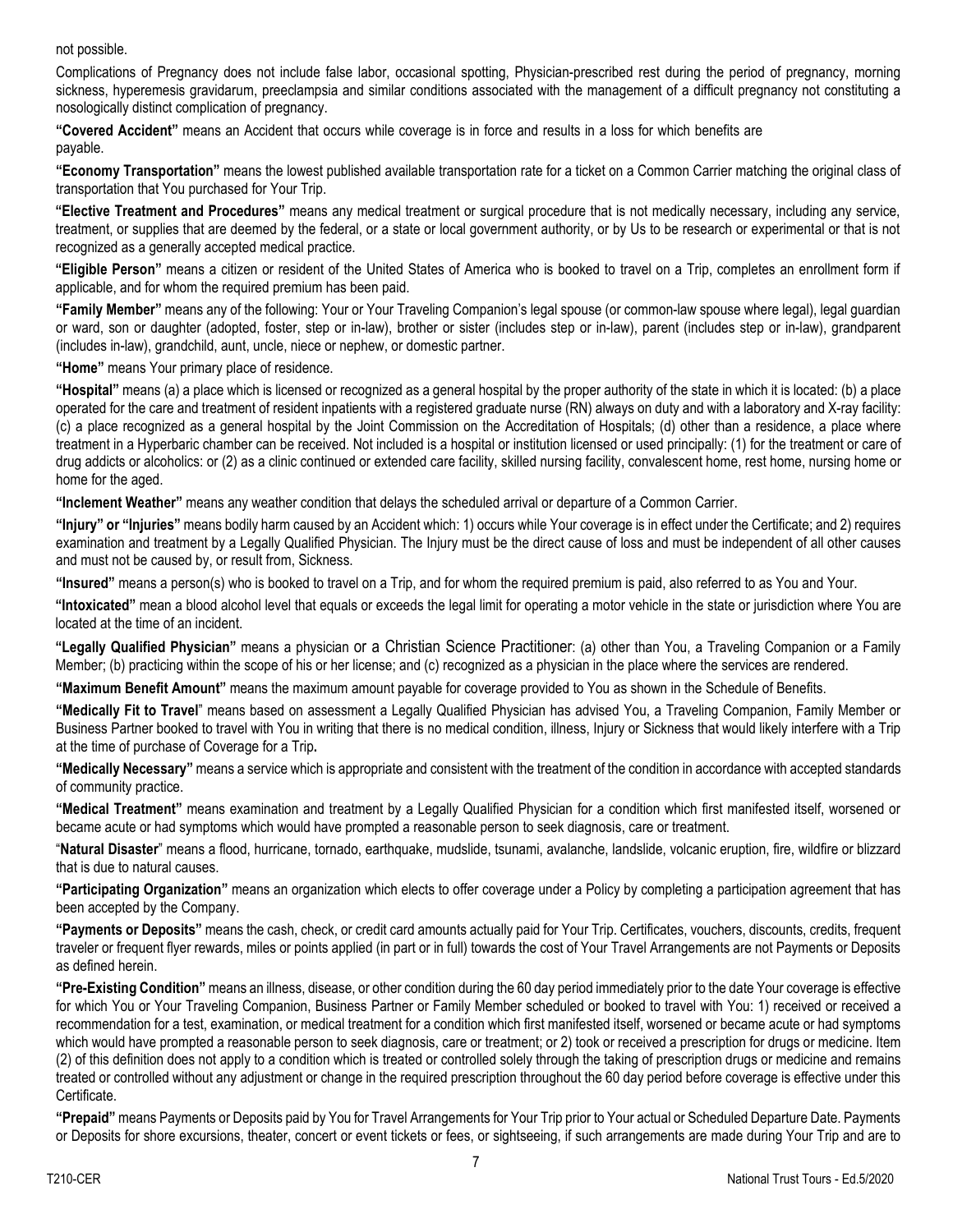be used prior to the Scheduled Return Date of Your Trip, are not considered Prepaid as defined herein.

**"Scheduled Departure Date"** means the date on which You are originally scheduled to leave on Your Trip.

**"Scheduled Return Date"** means the date on which You are originally scheduled to return to the point of origin or the original final destination of Your Trip.

**"Sickness"** means an illness or disease of the body which: 1) requires examination and treatment by a Legally Qualified Physician, and 2) commences while Your coverage is in effect. An illness or disease of the body which first manifests itself and then worsens or becomes acute prior to the Effective Date of Your coverage is not a Sickness and is considered a Pre-Existing Condition as defined herein and is not covered by the Certificate Plan.

**"Strike"** means any organized and legally sanctioned labor disagreement resulting in a stoppage of work: (a) as a result of a combined effort of workers which was unannounced and unpublished at the time travel services were purchased; and (b) which interferes with the normal departure and arrival of a Common Carrier.

**"Terrorist Incident"** means an act of violence, that is deemed terrorism by the United States Government other than civil disorder or riot (that is not an act of war, declared or undeclared) that results in loss of life or major damage to property, by any person acting alone or in association with other persons on behalf of or in connection with any organization of foreign government which is generally recognized as having the intent to overthrow or influence the control of any other foreign government. The Terrorist Incident must be documented in a Travel Warning issued by the United States' Department of State advising Americans to avoid that certain country.

**"Third Party"** means a person or entity other than You or the Company.

**"Transportation Expense"** means the cost of Medically Necessary conveyance, personnel, services or supplies.

**"Travel Arrangements"** means: (a) transportation; (b) accommodations; and (c) other specified services arranged by the Travel Supplier for Your Trip.

**"Travel Advisory or Travel Warning"** means U.S. State Department communication advising caution in traveling to specified destinations due to reasons such as armed violence, civil or political unrest, high incidence of crime (specially kidnapping and/or murder), natural disaster or outbreak of one or more contagious diseases.

**"Traveling Companion"** means a person or persons whose names appear with Yours on the same Travel Arrangements and who, during Your Trip, will accompany You.

**"Travel Supplier"** means any entity or organization that coordinates or supplies travel services for You.

**"Trip"** means a scheduled trip for which coverage for Travel Arrangements is requested and the premium is paid prior to Your actual or Scheduled Departure Date of Your Trip.

**"Us", "We", "Our"** means United States Fire Insurance Company**.**

**"Usual and Customary Charges"** means those comparable charges for similar treatment, services and supplies in the geographic area where treatment is performed.

#### **SECTION III. INSURING PROVISIONS**

### **Who Is Eligible For Coverage:**

A citizen or resident of the United States of America who is booked to travel on Your Trip, and for whom the required premium is paid.

#### **When Coverage Begins – Coverage Effective Date:**

**Trip Cancellation**: Coverage begins at 12:01 a.m. on the day after the date the appropriate premium for this Certificate for Your Trip is received by Travel Insurance Services.

**All Other Coverages:** Coverage begins when You depart on the first Travel Arrangement (or alternate travel arrangement if You must use an alternate travel arrangement to reach Your Trip destination) for Your Trip. This is Your "Effective Date" and time for all other coverages, except Trip Cancellation.

#### **When Coverage Ends – Coverage Termination Date:**

**Trip Cancellation:** Your coverage automatically ends on the earlier of: 1) the date and time You depart on Your Trip; or 2) the date and time You cancel Your Trip.

**All Other Coverages:** Your coverage automatically ends on the earlier of: 1) the date Your Trip is completed; 2) the Scheduled Return Date; 3) Your arrival at Your return destination on a round-trip, or the destination on a one-way trip; 4) cancellation of Your Trip covered by the Certificate. Termination of the Certificate will not affect a claim for loss that occurs after premium has been paid.

#### **Extension of Coverage**:

All coverages under the Certificate will be extended if Your entire Trip is covered by the Certificate and Your return is delayed due to unavoidable circumstances beyond Your control. If coverage is extended for the above reasons, coverage will end on the earlier of the date You reach Your originally scheduled return destination or 7 days after the Scheduled Return Date.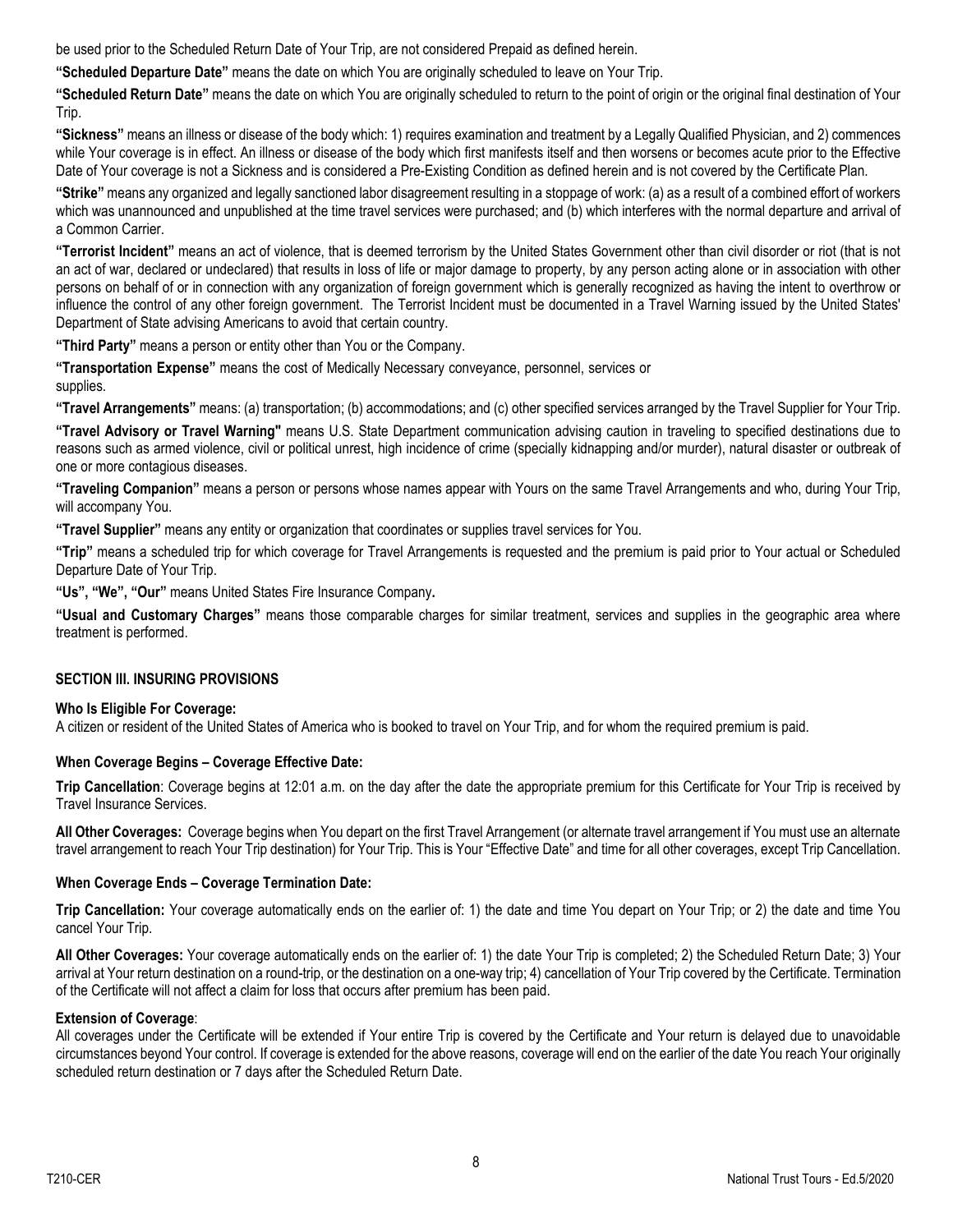#### **SECTION IV. GENERAL EXCLUSIONS**

# **Benefits are not payable for any loss due to, arising or resulting from:**

- 1. suicide, attempted suicide or any intentionally self-inflicted injury of You, a Traveling Companion, Family Member or Business Partner booked to travel with You, while sane or insane;
- 2. an act of declared or undeclared war;
- 3. participating in maneuvers or training exercises of an armed service, except while participating in weekend or summer training for the reserve forces of the United States, including the National Guard;
- 4. mountaineering (engaging in the sport of scaling mountains generally requiring the use of picks, ropes, or other special equipment);
- 5. participating as a member of a team in an organized sporting competition or participating as a professional in a stunt, athletic or sporting event or competition;
- 6. piloting or learning to pilot or acting as a member of the crew of any aircraft;
- 7. being Intoxicated as defined herein, or under the influence of any controlled substance unless as administered or prescribed by a Legally Qualified Physician;
- 8. the commission of or attempt to commit a felony or being engaged in an illegal occupation;
- 9. dental treatment (except as coverage is otherwise specifically provided herein);
- 10. amounts which exceed the Maximum Benefit Amount for each coverage as shown in the Schedule of Benefits;
- 11. due to a Pre-Existing Condition, as defined in the Certificate Plan. The Pre-Existing Condition Limitation does not apply to the Emergency Medical Evacuation or Return of Remains coverage;
- 12. medical treatment during or arising from a Trip undertaken for the purpose or intent of securing medical treatment;
- 13. Bankruptcy or Default or failure to supply services by a supplier of travel services.
- 14. a mental or nervous condition, unless hospitalized or Partially Hospitalized for that condition while the Certificate is in effect for You;
- 15. a loss that results from an illness, disease or other condition, event or circumstance which occurs at a time when the Certificate Plan is not in effect for You;
- 16. due to loss or damage (including death or injury) and any associated cost or expense resulting directly from the discharge, explosion or use of any device, weapon or material employing or involving chemical, biological, radiological or similar agents, whether in time of peace or war, and regardless of who commits the act and regardless of any other sequence thereto.
- 17. an assessment from a Legally Qualified Physician advising You in writing that You, a Traveling Companion, Family Member booked to travel with You are not Medically Fit to Travel, as defined in the Certificate, at the time of purchase of Coverage for a Trip.

# **PRE-EXISTING CONDITION EXCLUSION:**

The Company will not pay for any expense as a result of any illness, disease, or other condition during the 60 day period immediately prior to the date Your coverage is effective for which You or Your Traveling Companion, Business Partner or Family Member scheduled or booked to travel with You: 1) received or received a recommendation for a test, examination, or medical treatment for a condition which first manifested itself, worsened or became acute or had symptoms which would have prompted a reasonable person to seek diagnosis, care or treatment; or 2) took or received a prescription for drugs or medicine. Item (2) of this Exclusion does not apply to a condition which is treated or controlled solely through the taking of prescription drugs or medicine and remains treated or controlled without any adjustment or change in the required prescription throughout the 60 day period before coverage is effective under this Certificate.

# **Waiver of the Pre-Existing Condition Exclusion:**

The exclusion for Pre-Existing Condition will be waived provided:

- a) Your Payment or Deposit for this plan is received within 21 days of the date Your initial Payment or Deposit for Your Trip is received; and
- b) You insure all Prepaid Trip costs that are subject to cancellation penalties or restrictions; and
- c) You are not disabled from travel at the time Your premium is paid.

# **SECTION V. GENERAL PROVISIONS**

**Notice of Claim**: Notice of claim must be reported within 20 days after a loss occurs or as soon as is reasonably possible. You or someone on Your behalf may give the notice. The notice should be given to Us or Our designated representative and should include sufficient information to identify You.

**Claim Forms**: When notice of claim is received by Us or Our designated representative, forms for filing proof of loss will be furnished. If these forms are not sent within 15 days, the proof of loss requirements can be met by You sending Us a written statement of what happened. This statement must be received within the time given for filing proof of loss.

**Proof of Loss**: Proof of loss must be provided within 90 days after the date of the loss or as soon as is reasonably possible. Proof must, however, be furnished no later than 12 months from the time it is otherwise required, except in the absence of legal capacity.

**Time of Payment of Claims**: We, or Our designated representative, will pay the claim after receipt of acceptable proof of loss.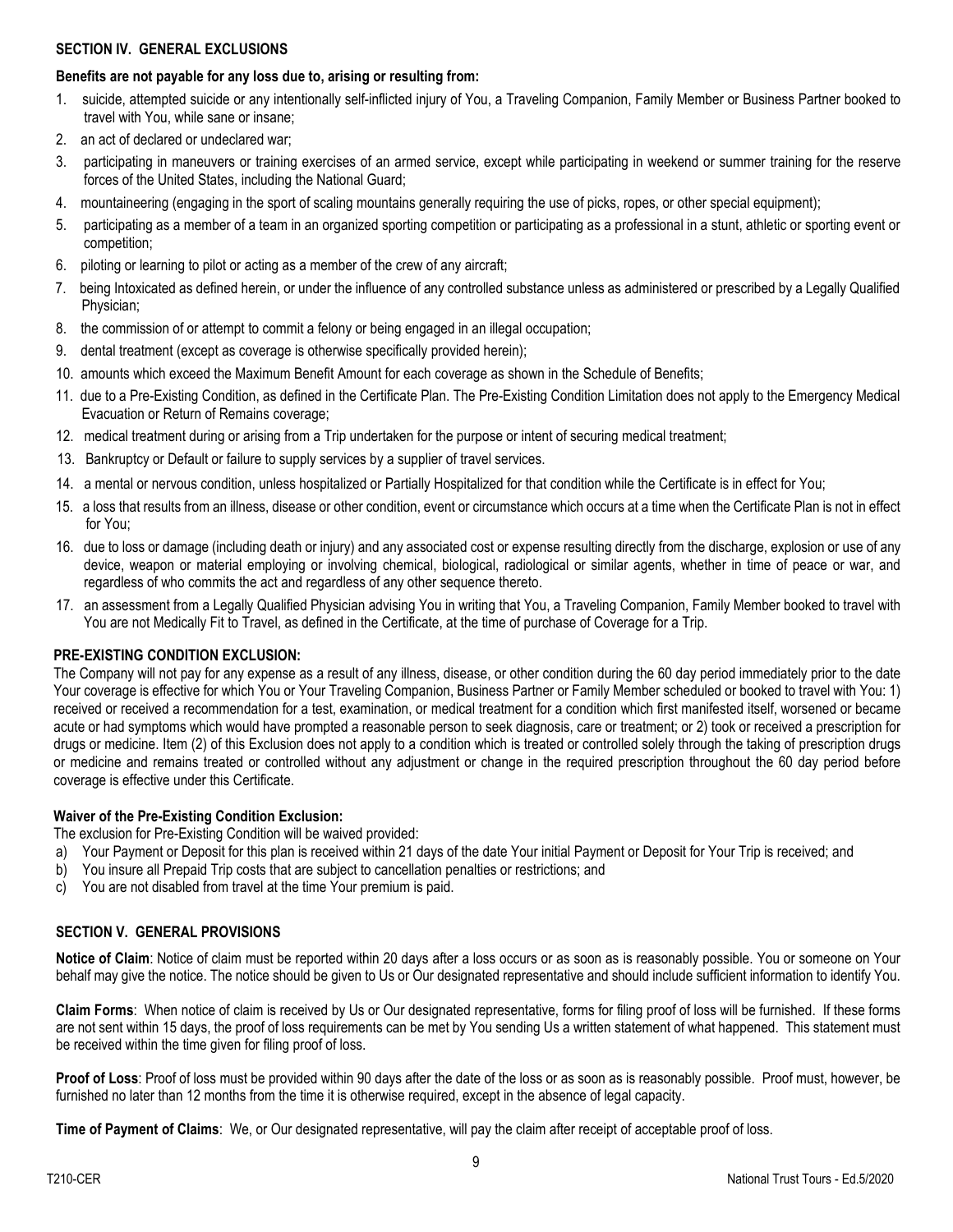**Payment of Claims**: Benefits for loss of life will be paid to Your designated beneficiary. If a beneficiary is not otherwise designated by You, benefits for loss of life will be paid to the first of the following surviving preference beneficiaries:

- a) Your spouse;
- b) Your child or children jointly;
- c) Your parents jointly if both are living or the surviving parent if only one survives;
- d) Your brothers and sisters jointly; or
- e) Your estate.

All other Benefits will be paid directly to You, unless otherwise directed. Any accrued benefits unpaid at Your death will be paid to Your estate. If You have assigned Your benefits, We will honor the assignment if a signed copy has been filed with us. We are not responsible for the validity of any assignment.

All or a portion of all benefits provided by the Certificate may, at Our option, be paid directly to the provider of the service(s) to You. All benefits not paid to the provider will be paid to You.

**Excess Insurance**: The insurance provided by this Certificate shall be in excess of all other valid and collectible Insurance or indemnity. If at the time of the occurrence of any loss there is other valid and collectible insurance or indemnity in place, the Company shall be liable only for the excess of the amount of loss, over the amount of such other insurance or indemnity, and applicable deductible. Recovery of losses from other parties does not result in a refund of premium paid.

**Legal Actions:** All policy terms will be interpreted under the laws of the state in which the Policy was issued. No legal action may be brought to recover on the Policy within 60 days after written Proof of Loss has been furnished. No legal action for a claim may be brought against Us after 3 years from the time written Proof of Loss is required to be furnished.

**Concealment and Misrepresentation:** The entire coverage will be void, if before, during or after a loss, any material fact or circumstance relating to this insurance has been concealed or misrepresented.

**Other Insurance with the Company:** You may be covered under only one travel Certificate with the Company for each Trip. If You are covered under more than one such Certificate, You may select the coverage that is to remain in effect. In the event of death, the selection will be made by the beneficiary or estate. Premiums paid (less claims paid) will be refunded for the duplicate coverage that does not remain in effect.

**Subrogation:** If the Company has made a payment for a loss under this coverage, and the person to or for whom payment was made has a right to recover damages from the Third Party responsible for the loss, the Company will be subrogated to that right. You shall help the Company exercise the Company's rights in any reasonable way that the Company may request: nor do anything after the loss to prejudice the Company's rights: and in the event You recover damages from the Third Party responsible for the loss, You will hold the proceeds of the recover for the Company in trust and reimburse the Company to the extent of the Company's previous payment for the loss.

**Reductions in the Amount of Insurance:** The applicable benefit amount will be reduced by the amount of benefits, if any, previously paid for any loss or damage under this coverage for Your Trip.

## **SECTION VI. COORDINATION OF BENEFITS**

#### **Applicability**

The Coordination of Benefits ("COB") provision applies to This Plan when an Insured has health care coverage under more than one Plan. "Plan" and "This Plan" are defined below.

If this COB provision applies, the order of benefit determination rules should be looked at first. Those rules determine whether the benefits of This Plan are determined before or after those of another Plan. The benefits of This Plan:

- (a) will not be reduced when, under the order of benefit determination rules, This Plan determines its benefits before another Plan; but
- (b) may be reduced when, under the order of benefit determination rules, another Plan determines its benefits first. This reduction is described further in the section entitled Effect on the Benefits of This Plan.

#### **Definitions**

**"Plan"** is a form of coverage written on an expense incurred basis that provides benefits or services for, or because of, medical or dental care or treatment. "Plan" includes:

- (a) group insurance and group remittance subscriber contracts;
- (b) uninsured arrangements of group coverage;
- (c) group coverage through HMO's and other prepayment, group practice and individual practice Plans; and
- (d) blanket contracts, except blanket school accident coverages or a similar group when the Plan:

"Plan" does not include individual or family: (a) insurance contracts; (b) direct payment subscriber contracts; (c) coverage through HMO's; or (d) coverage under other prepayment, group practice and individual practice Plans.

**"This Plan"** is the parts of this blanket contract that provide benefits for health care expenses on an expense incurred basis.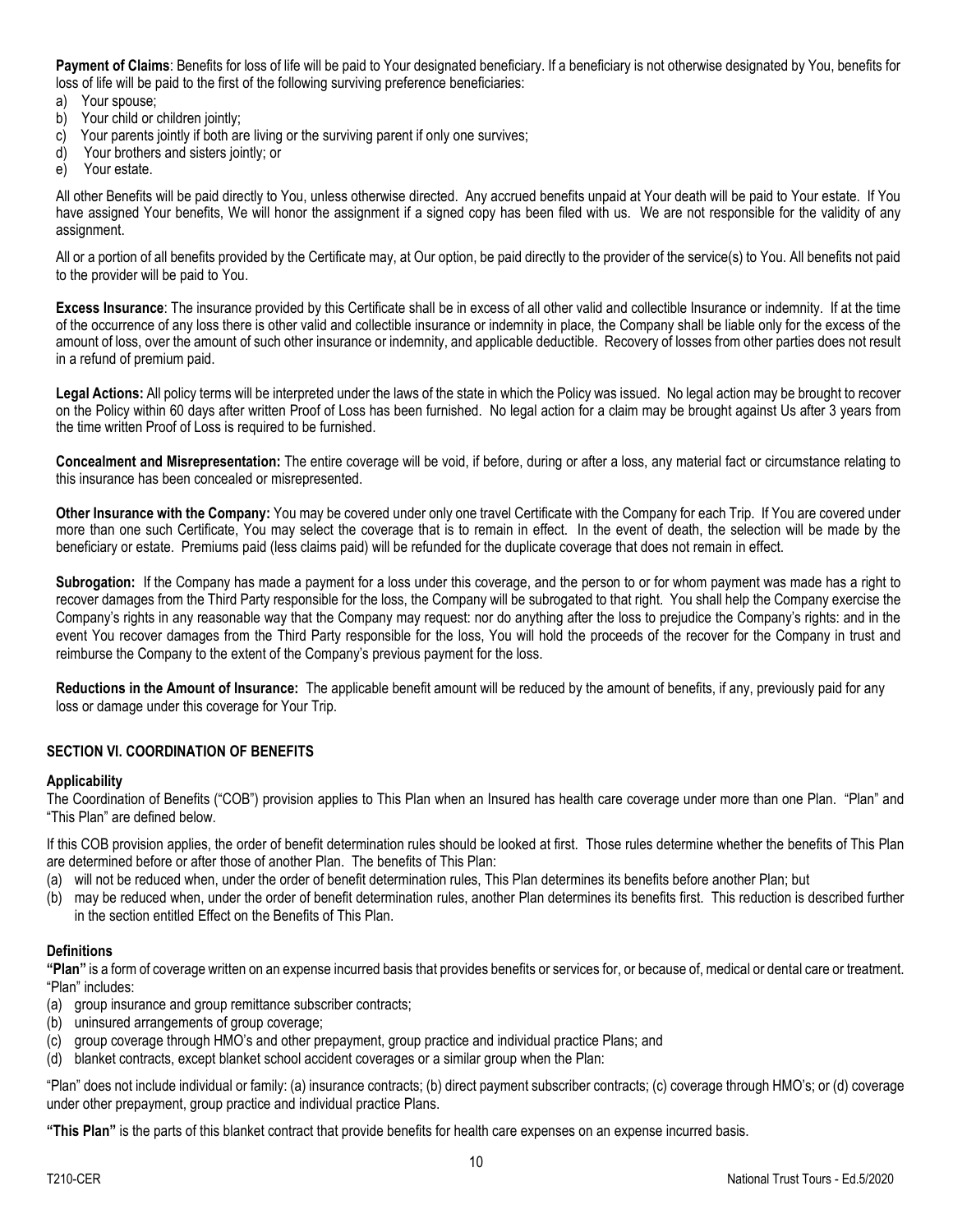**"Primary Plan"** is one whose benefits for a person's health care coverage must be determined without taking the existence of any other Plan into consideration. A Plan is a Primary Plan if either:

- (a) the Plan either has no order of benefit determination rules, or it has rules which differ from those in the contract; or
- (b) all Plans that cover the person use the same order of benefits determination rules as in this contract, and under those rules the Plan determines its benefits first.

**"Secondary Plan"** is one that is not a Primary Plan. If a person is covered by more than one Secondary Plan, the order of benefit determination rules of this contract decide the order in which their benefits are determined in relation to each other. The benefits of each Secondary Plan may take into consideration the benefits of the Primary Plan or Plans and the benefits of any other Plan, which, under the rules of this contract, has its benefits, determined before those of that Secondary Plan.

**"Allowable Expense"** is the necessary, reasonable, and customary item of expense for health care; when the item of expense is covered at least in part under any of the Plans involved.

The difference between the cost of a private hospital room and a semi-private hospital room is not considered an Allowable Expense under the above definition unless the patient's stay in a private hospital room is medically necessary in terms of generally accepted medical practice.

When a Plan provides benefits in the form of services, the reasonable cash value of each service will be considered both an Allowable Expense and a benefit paid.

**"Claim"** is a request that benefits of a Plan be provided or paid. The benefits claimed may be in the form of: (a) services (including supplies); (b) payment for all or a portion of the expenses incurred; or (c) a combination of (a) and (b).

**"Claim Determination Period"** is the period of time, which must not be less than 12 consecutive months, over which Allowable Expenses are compared with total benefits payable in the absence of COB, to determine: (a) whether other insurance exists; and (b) how much each Plan will pay or provide. For the purposes of this contract, Claim Determination Period is the period of time beginning with the Effective date of coverage and ending 12 consecutive months following the date of loss or longer as may be determined by the proof of loss provision.

#### **Order of Benefit Determination Rules**

When This Plan is a Primary Plan, its benefits are determined before those of any other Plan and without considering another Plan's benefits.

When This Plan is a Secondary Plan, its benefits are determined after those of any other Plan only when, under these rules, it is secondary to that other Plan.

When there is a basis for a Claim under This Plan and another Plan, This Plan is a Secondary Plan that has its benefits determined after those of the other Plan, unless:

- (a) the other Plan has rules coordinating its benefits with those of This Plan; and
- (b) both those rules and This Plan's rules, as described below, require that This Plan's benefits be determined before those of the other Plan.

**Rules.** This Plan determines its order of benefits using the first of the following rules which applies:

- (a) Nondependent/Dependent Rule. The benefits of the Plan which covers the person as an employee, member or subscriber (that is, other than as a dependent) are determined before those of the Plan that covers the person as a dependent.
- (b) Longer/Shorter Length of Coverage Rule. The benefits of the Plan that covered an employee, member or subscriber longer are determined before those of the Plan that covered that person for the shorter time.

To determine the length of time a person has been covered under a Plan, two Plans shall be treated as one if the claimant was eligible under the second within 24 hours after the first ended. Thus, the start of a new Plan does not include: (a) a change in the amount or scope of a Plan's benefits; (b) a change in the entity which pays, provides or administers the Plan's benefits; or (c) a change from one type of Plan to another. The claimant's length of time covered under a Plan is measured from the claimant's first date of coverage under that Plan. If that date is not readily available, the date the claimant first became a member of the group shall be used as the date from which to determine the length of time the claimant's coverage under the present Plan has been in force.

#### **Effect on the Benefits of This Plan When it is Secondary**

The benefits of This Plan will be reduced when it is a Secondary Plan so that the total benefits paid or provided by all Plans during a Claim Determination Period are not more than the total Allowable Expenses, not otherwise paid, which were incurred during the Claim Determination Period by the person for whom the Claim is made. As each Claim is submitted, This Plan determines its obligation to pay for Allowable Expenses based on all Claims that were submitted up to that point in time during the Claim Determination Period.

#### **Right to Receive and Release Needed Information**

Certain facts are needed to apply these COB rules. We have the right to decide which facts are needed. We may get needed facts from or give them to any other organization or person. We need not tell, or get the consent of, any person to do this. Each person claiming benefits under This Plan must give Us any facts We need to pay the Claim.

#### **Facility of Payment**

A payment made under another Plan may include an amount that should have been paid under This Plan. If it does, We may pay that amount to the organization that made that payment. That amount will then be treated as though it were a benefit paid under This Plan. We will not have to pay that amount again. The term "payment made" includes providing benefits in the form of services, in which case "payment made" means reasonable monetary value of the benefits provided in the form of services.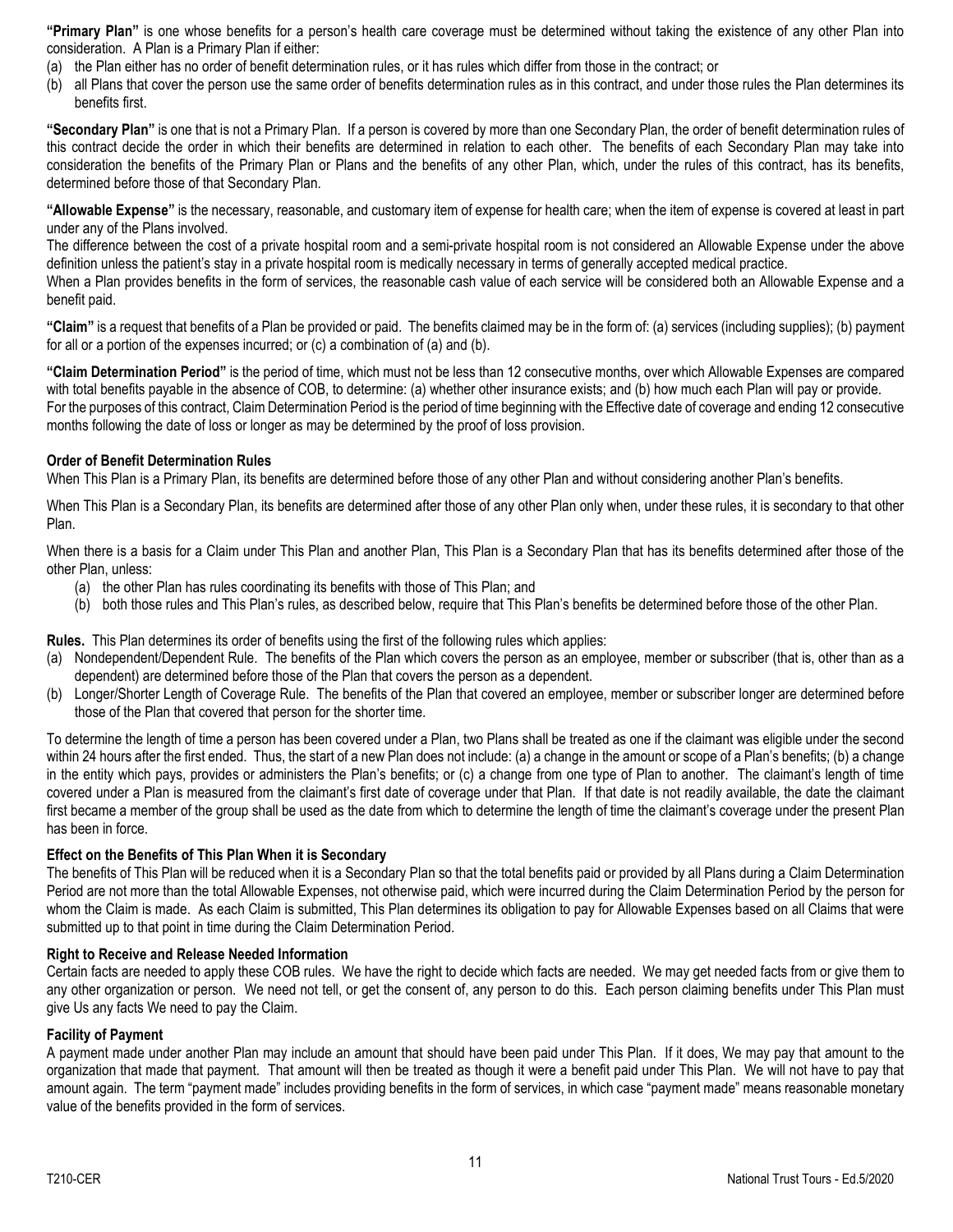## **Right of Recovery**

If the amount of the payments made by Us is more than We should have paid under this COB provision, We may recover the excess from one or more of: (a) the persons We have paid or for whom We have paid; (b) insurance companies; or (c) other organizations.

## **Non-complying Plans**

This Plan may coordinate its benefits with a Plan that is excess or always secondary or which uses order of benefit determination rules which are inconsistent with those of This Plan (non-complying Plan) on the following basis:

- (a) If This Plan is the Primary Plan, This Plan will pay its benefits on a primary basis;
- (b) if This Plan is the Secondary Plan, This Plan will pay its benefits first, but the amount of the benefits payable will be determined as if This Plan were the Secondary Plan. In this situation, Our payment will be the limit of This Plan's liability; and
- (c) if the non-complying Plan does not provide the information needed by This Plan to determine its benefits within 30 days after it is requested to do so, We will assume that the benefits of the non-complying Plan are identical to This Plan and will pay benefits accordingly. However, We will adjust any payments made based on this assumption whenever information becomes available as to the actual benefits of the non-complying Plan.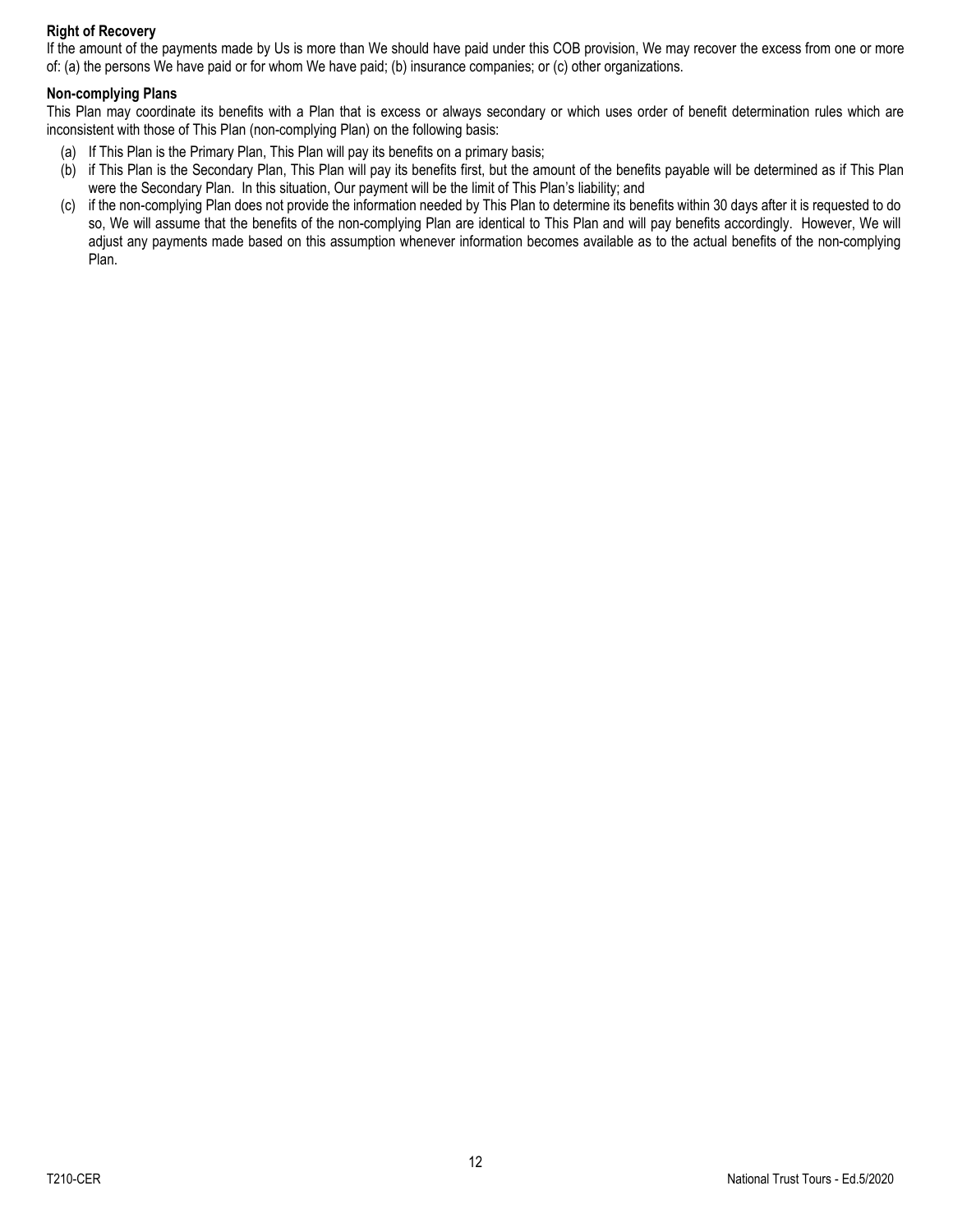# **STATE SPECIFIC AMENDMENTS**

This Amendatory Endorsement is attached to and made a part of Policy Number T210-MP issued to the Group and Blanket Accident and Health Trust (the Policyholder).

This Amendatory Endorsement is attached to and made a part of the Certificate issued to the Insured. The provisions of this Amendatory Endorsement are effective on the Effective Date and will expire concurrently with the Policy/Certificate, unless otherwise terminated.

The Policy/Certificates are hereby amended as follows:

## **ARKANSAS AMENDATORY ENDORSEMENT - T210-AE AR**

1. The **Legal Actions** provision appearing in **SECTION V General Provisions** is deleted and replaced as follows:

**Legal Actions:** All policy terms will be interpreted under the laws of the state in which the policy was issued. Legal action or suit for a claim may be brought against Us within the time allowed by law.

2. The **Subrogation** provision appearing in **SECTION V General Provisions** is amended to include this sentence which will appear as follows at the end of the provision:

The Company is entitled to recovery only after the Insured has been fully compensated for the loss sustained.

## **CALIFORNIA AMENDATORY ENDORSEMENT**

----------------------------

The Policy/Certificate are hereby amended for **California Residents** as follows:

1. The Who is Eligible for Coverage provision appearing in SECTION III. INSURING PROVISIONS of the Certificate is deleted and replaced with the following:

## **Who is Eligible for Coverage**:

A citizen or resident of the United States of America who is booked to travel on a Trip and for whom the required plan payment is paid.

2. The **Time of Payment of Claims** provision appearing in **Section V. GENERAL PROVISIONS** is deleted and replaced as follows:

**Time of Payment of Claims:** Subject to due written proof of loss, all indemnities for loss for which this policy provides payment will be paid as they accrue and any balance remaining unpaid at termination of the period of liability will be paid immediately upon receipt of due written proof.

3. The **Entire Contract** provision is added to in **Section V. GENERAL PROVISIONS**:

**Entire Contract:** The entire contract is made up of the Policy, the Application, the Certificates of Insurance, and the individual enrollment forms of the Insureds. Any statement made by the insured shall, in the absence of fraud, be deemed a representation and not a warranty. No statement made by any insured whose eligibility has been accepted by the insurer shall be used in defense to a claim hereunder. No agent may change the Policy or Certificate of Insurance in any way. Only an officer of the Company can approve a change. Any such change must be shown in the Policy or its attachments

## **COLORADO AMENDATORY ENDORSEMENT**

The Policy/Certificate are hereby amended for **Colorado Residents** as follows:

The DEFINITONS section of the policy is amended to include the following:

Dependent means a spouse, a partner in a civil union, and unmarried child under nineteen years of age, an unmarried child who is a full-time student under twenty-four years of age and who is financially dependent upon the parent, and an unmarried child of any age who is medically certified as disabled and dependent upon the parent. "Dependent" shall include a designated beneficiary, as defined in section 15-22-103 (1), C.R.S., if an employer elects to cover a designated beneficiary as a dependent.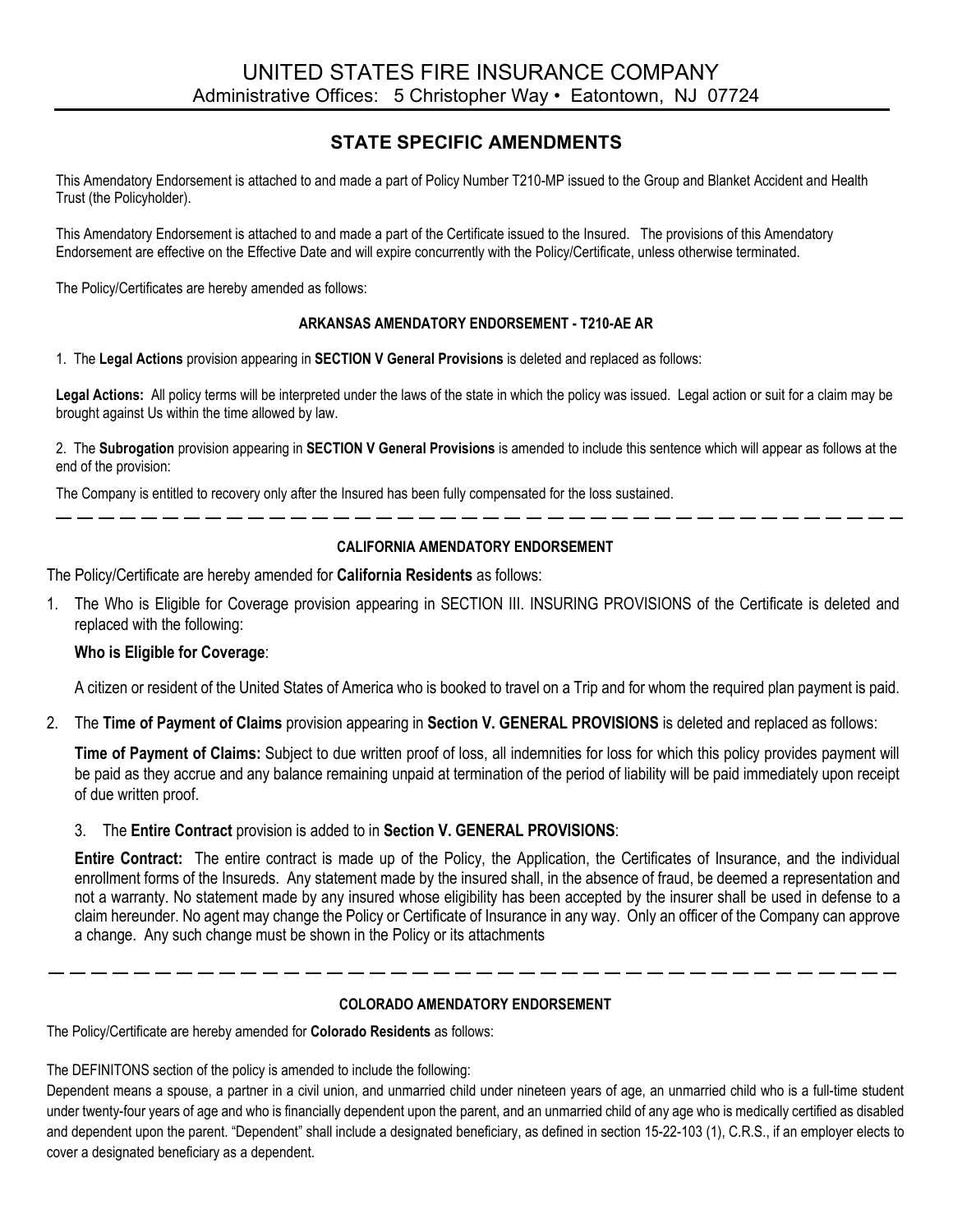## **CONNECTICUT AMENDATORY ENDORSEMENT - T210-AE CT**

**1.** The following is added to the **Face Page** of the Certificate:

Upon request by an Insured, the Master Group Policy, sitused in Illinois, is available for examination.

**2**. The following Exclusion 7. in **SECTION IV GENERAL EXCLUSIONS** is deleted and replaced as follows:

7. no indemnity will be paid for loss caused by the voluntary use of any controlled substance as defined in Title II of the Comprehensive Drug Abuse Prevention and Control Act of 1970, as now or hereafter amended, unless as prescribed by the Insured's Legally Qualified Physician;

- **3**. Exclusion 16. in **SECTION IV GENERAL EXCLUSIONS** referencing chemical, biological, radiological or similar agents is deleted in its entirety and will not appear.
- **4.** The **Excess Insurance** provision in **SECTION V GENERAL PROVISIONS** is deleted and will not appear.
- **5**. The **Subrogation** provision in **SECTION V GENERAL PROVISIONS** is deleted and replaced as follows:

**Subrogation:** If the Company has made a payment for a loss under this coverage, and the person to or for whom payment was made has a right to recover damages from the Third Party responsible for the loss, the Company will be subrogated to that right as permitted by law. You shall help the Company exercise the Company's rights in any reasonable way that the Company may request: nor do anything after the loss to prejudice the Company's rights: and in the event You recover damages from the Third Party responsible for the loss, You will hold the proceeds of the recover for the Company in trust and reimburse the Company to the extent of the Company's previous payment for the loss, as permitted by law.

**6.** The following is added to **SECTION V GENERAL PROVISIONS:**

**Required Connecticut Statement regarding termination of Participating Organization or Master Group Policy**: In the event of termination of the Participating Organization or the Master Group Policy, coverage issued under this Certificate for which the required payment has been paid prior to that termination date will continue until the end of Your Trip.

### **DISTRICT OF COLUMBIA AMENDATORY ENDORSEMENT – T210-AE DC**

1. The following will appear at the bottom of the Cover Page, directly above the **TABLE OF CONTENTS:** 

#### **LIMITED BENEFIT COVERAGE**

2. **SECTION V GENERAL PROVISIONS** is amended to include the following provisions:

**Fraud Warning as required for District of Columbia Residents**: It is a crime to provide false or misleading information to an insurer for the purpose of defrauding the insurer or any other person. Penalties include imprisonment and/or fines. In addition, an insurer may deny insurance benefits, if false information materially related to a claim was provided by the applicant.

**Required District of Columbia Statement regarding termination of Participating Organization or Master Group Policy**: In the event of termination of the Participating Organization or the Master Group Policy, coverage issued under this Certificate for which the required premium has been paid prior to that termination date will continue until the end of Your Trip.

## **FLORIDA AMENDATORY ENDORSEMENT – T210-AE FL RESIDENTS ONLY** (Applicable to **FLORIDA** Residents Only)

The **Legal Actions** provision appearing in **SECTION V General Provisions** is deleted and replaced as follows:

**Legal Actions:** No legal action may be brought to recover on the Policy until 60 days after the Company receives Proof of Loss. No legal action for a claim may be brought against Us more than 5 years after the time required by law for giving Proof of Loss. This 5 year time period is extended from the date Proof of Loss is furnished and the date the claim is denied in whole or in part.

#### **GEORGIA AMENDATORY ENDORSEMENT – T210-AE GA**

The **Concealment and Misrepresentation** provision appearing in **SECTION V General Provisions** is deleted and replaced as follows: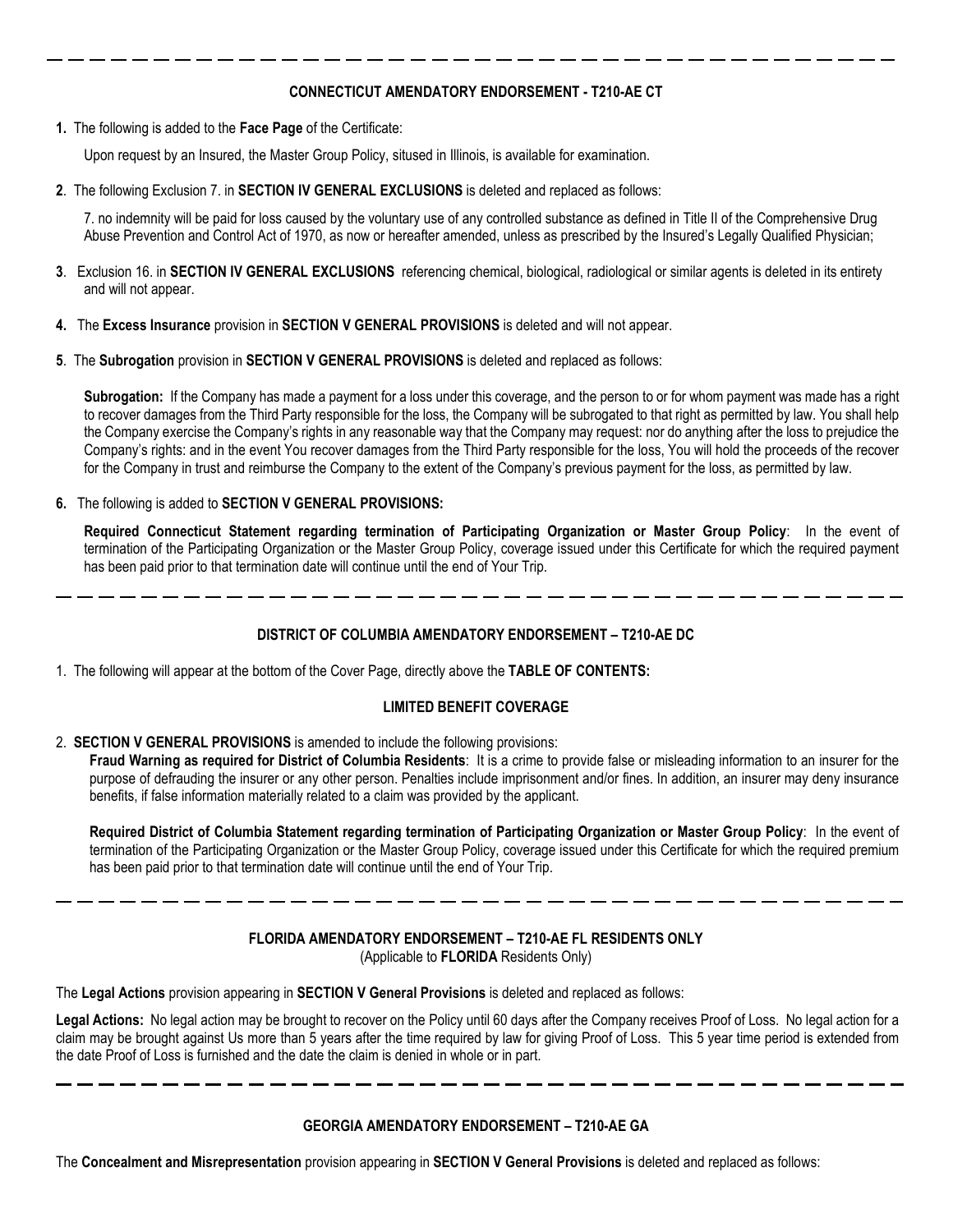**Concealment and Misrepresentation**: The entire coverage will be cancelled, if before, during or after a loss, any material fact or circumstance relating to this insurance has been concealed or misrepresented.

#### **HAWAII AMENDATORY ENDORSEMENT – T210-AE HI**

The following is added to **SECTION V GENERAL PROVISIONS** as follows:

**Representations:** All statements made by the Insured are deemed representations and not warranties. No statement made by the Insured shall be used in any contest unless a copy of the instrument containing the statement is or has been furnished to the Insured or to the Insured's beneficiary, if any. A misrepresentation, unless it is made with actual intent to deceive or unless it materially affects the acceptance of the risk assumed by the Company, shall not prevent a recovery under the Certificate.

#### **IDAHO AMENDATORY ENDORSEMENT – T210-AE ID**

1. The following is added at the bottom of **SECTION V General Provisions**:

**Contact Information for the Idaho Department of Insurance:**

Idaho Department of Insurance Consumer Affairs 700 W. State Street, 3rd Floor PO Box 83720 Boise, ID 83720-0043 1-800-721-3272 or 208-334-425[0 or www.DOI.Idaho.gov](http://www.doi.idaho.gov/)

#### **ILLINOIS AMENDATORY ENDORSEMENT – T210-AE IL**

**A**. Item b.(i) under "**Other Covered Reasons**" in both **COVERAGE TRIP CANCELLATION** and **COVERAGE TRIP INTERRUPTION** appearing in **SECTION I COVERAGES** is deleted and replaced as follows:

(i) the building structure itself is unstable and there is a risk of collapse;

**B**. The last sentence in the definition of "**Injury**" or "**Injuries**" appearing in **SECTION II DEFINITIONS** is deleted and replaced as follows:

The Injury must be the direct cause of loss and must be independent of disease or bodily infirmity and must not be caused by, or result from, Sickness.

**C**. The definition of "**Complications of Pregnancy**" appearing in **SECTION II DEFINITIONS** is deleted and replaced as follows:

**"Complications of Pregnancy"** means conditions (when the pregnancy is not terminated) whose diagnoses are distinct from pregnancy but are adversely affected by pregnancy or are caused by pregnancy. These conditions include acute nephritis, nephrosis, cardiac decompensation, hyperemesis gravidarum, preeclampsia, missed abortion and similar medical and surgical conditions of comparable severity. Complications of Pregnancy also include nonelective cesarean section, ectopic pregnancy which is terminated and spontaneous termination of pregnancy, which occurs during a period of gestation in which a viable birth is not possible.

Complications of Pregnancy does not include false labor, occasional spotting, Physician-prescribed rest during the period of pregnancy, morning sickness and similar conditions associated with the management of a difficult pregnancy not constituting a nosologically distinct complication of pregnancy.

**D**. Item 1) in the definition of "**Pre-Existing Condition**" appearing in **SECTION II DEFINITIONS** is deleted and replaced as follows:

1) received or received a recommendation for a test, examination, or medical treatment for a condition which manifested itself, worsened or became acute or had symptoms which would have prompted a reasonable person to seek diagnosis, care or treatment;

**E**. Item 1) in the Pre-Existing Condition Exclusion appearing in **SECTION IV General Exclusions** is deleted and replaced as follows:

1) received or received a recommendation for a test, examination, or medical treatment for a condition which manifested itself, worsened or became acute or had symptoms which would have prompted a reasonable person to seek diagnosis, care or treatment;

**F.** The **Time of Payment of Claims** provision appearing in **SECTION V General Provisions** is deleted and replaced as follows: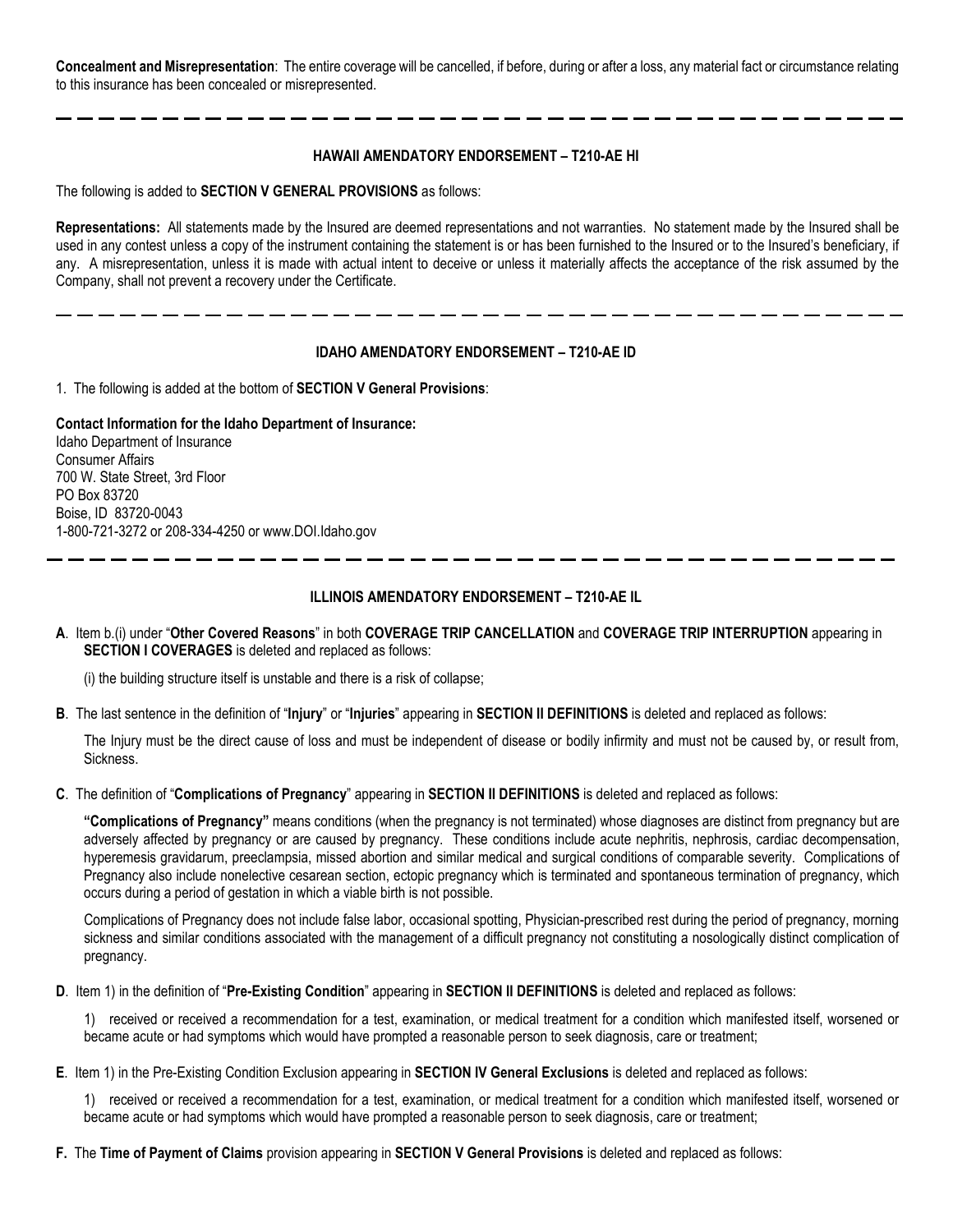**Time of Payment of Claims**: We, or Our designated representative, will pay the claim within 30 days after receipt of acceptable proof of loss. Failure to pay within such period shall entitle the Insured to interest at the rate of 9% per annum from the 30<sup>th</sup> day after receipt of acceptable proof of loss to the date of late payment, provided that interest amounting to less than one dollar need not be paid.

## **LOUISIANA AMENDATORY ENDORSEMENT – T210-AE LA**

1. The **Time of Payment of Claims** provision appearing in **SECTION V General Provisions** is deleted and replaced as follows:

**Time of Payment of Claims:** We, or Our designated representative, will pay the claim within 30 days after receipt of acceptable proof of loss.

2. The **Legal Actions** provision appearing in **SECTION V General Provisions** is deleted and replaced as follows:

**Legal Actions:** No legal action for a claim can be brought against the Company until 45 days after the Company receives proof of loss. No legal action for a claim can be brought against the Company more than 3 years after the time required for giving proof of loss. This 3-year time period is extended from the date proof of loss is filed and the date the claim is denied in whole or in part.

3. The **Concealment and Misrepresentation** provision appearing in **SECTION V General Provisions** is deleted and replaced as follows:

**Concealment and Misrepresentation:** The entire coverage will be void, if when applying for coverage, the Insured made a fraudulent statement or misrepresentation with the intent to deceive. Fraud or misrepresentation with the intent to deceive after coverage is in force is grounds for cancellation and grounds to deny coverage for benefits related to such fraud, concealment, or misrepresentation. Coverage for other benefits will continue until the cancellation is effective.

4. The **Subrogation** provision appearing in **SECTION V General Provisions** is deleted and replaced as follows:

**Subrogation:** If the Company make any payment under this coverage and the person to or for whom payment is made has a right to recover damaged from another, the Company shall be subrogated to that right. However, the Company's right to recover is subordinate to the Insured's right to be fully compensated.

## **MARYLAND AMENDATORY ENDORSEMENT – T210-AE MD**

- 1. On the **Cover Page**, the last sentence in the third paragraph indicating "When so returned, the coverage under this Certificate is void from the beginning" is deleted and will not appear.
- 2. The **Concealment and Misrepresentation** provision appearing in **SECTION V GENERAL PROVISIONS** is deleted and replaced as follows:

**Concealment and Misrepresentation**: The entire coverage will be cancelled, if before, during or after a loss, any material fact or circumstance relating to this insurance has been concealed or misrepresented.

## **MAINE AMENDATORY ENDORSEMENT – T210-AE ME**

- 1. The references to \$1,000 within the Maximum Benefit Amount/Principal Sum ranges in the **SCHEDULE OF BENEFITS** for Accidental Death and Dismemberment, 24-Hour (Other than Air Flight), 24-Hour (Other than Common Carrier), Air Flight Only and Common Carrier Only are deleted and replaced with \$2,000.
- 2. The definition of **Actual Cash Value** appearing in **SECTION II DEFINITIONS** is deleted and replaced as follows:

**"Actual Cash Value"** means the replacement cost of an insured item of property at the time of loss, less the value of Physical Depreciation as to the item damaged. As used in this definition, Physical Depreciation means a value as determined according to standard business practices.

3. The **Concealment and Misrepresentation** provision in **SECTION V GENERAL PROVISIONS** is deleted and replaced as follows:

**Concealment and Misrepresentation**: The entire coverage will be cancelled, if before, during or after a loss, any material fact or circumstance relating to this insurance has been fraudulent or materially misrepresented. Notice of cancellation of the entire coverage will be delivered to the Insured at the Insured's last known address, and cancellation shall become effective 10 days after receipt by the Insured.

## **MINNESOTA AMENDATORY ENDORSEMENT – T210-AE MN**

1. The third paragraph of the **Face Page** is deleted and replaced as follows:

Insurance is provided by a Group Policy sitused in a state other than Minnesota. Certificates delivered to residents of Minnesota are subject to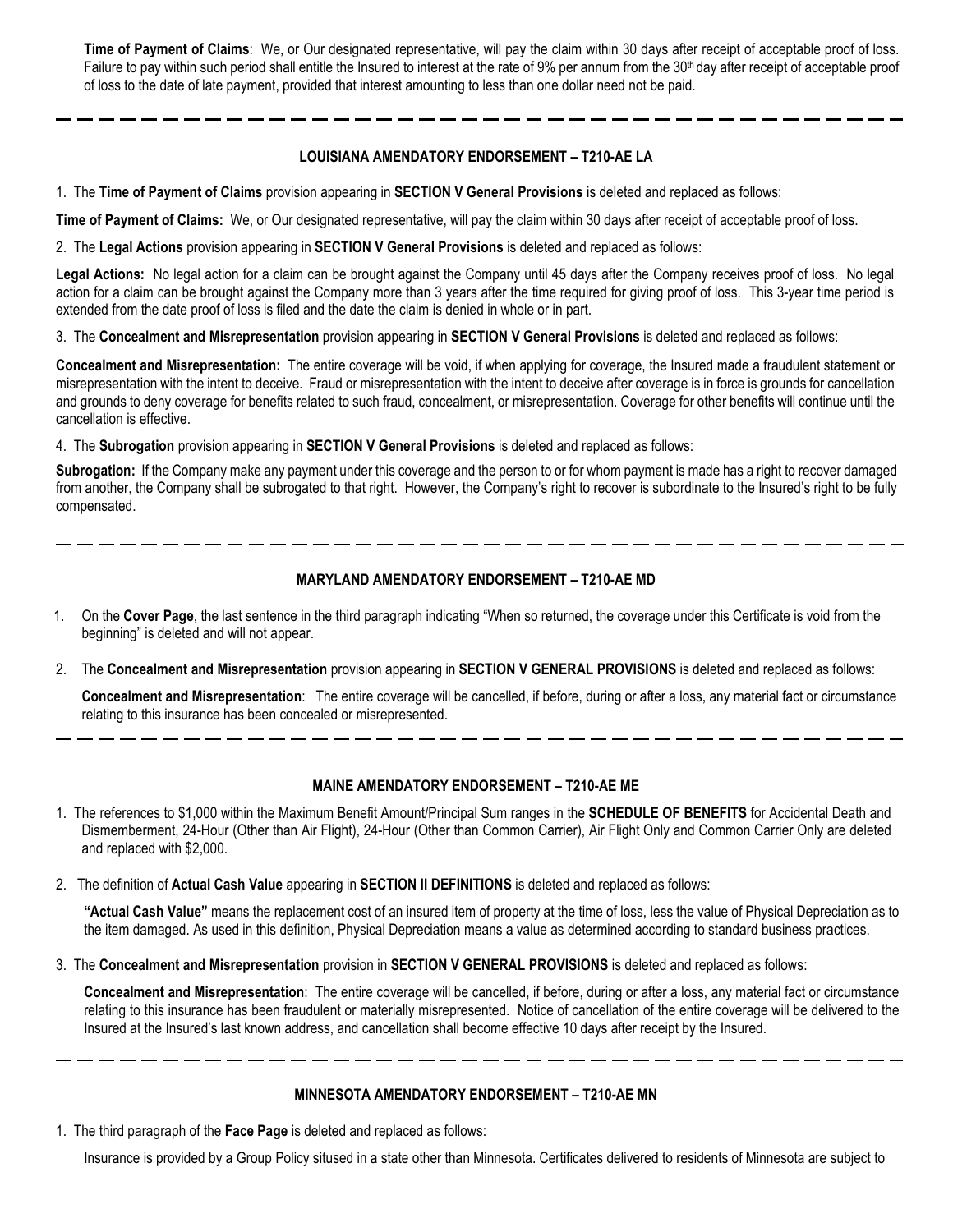the terms of the Certificate and this Minnesota Amendatory Endorsement and not the Group Policy.

- 2. All references to "**Confirmation of Benefits**" are hereby deleted and will not apply.
- 3. The following is added to appear as the last numbered Exclusion in **SECTION IV GENERAL EXCLUSIONS**:
	- 19. Air, water or other pollution, or threat of a pollutant release;
- 4. The **Time of Payment of Claims** and **Concealment and Misrepresentation** provisions in **SECTION V GENERAL PROVISIONS** are deleted and replaced as follows:

**Time of Payment of Claims:** We, or Our designated representative, will pay the claim within five business days after receipt of acceptable proof of loss.

**Concealment and Misrepresentation**: The entire coverage will be void, if before, during or after a loss, any material fact or circumstance relating to this insurance was orally misrepresented or misrepresented in writing with intent to deceive and defraud, or the misrepresentation increases the risk of loss.

5. The following is added as the last sentence in the **Subrogation** provision in **SECTION V GENERAL PROVISIONS**:

The Company may not subrogate itself to the rights of an Insured to proceed against another person if that other person is an Insured by the Company for the same loss.

## **NEBRASKA AMENDATORY ENDORSEMENT – T210-AE NE**

A. Item 1. in the definition of Pre-Existing Condition appearing in SECTION II DEFINITIONS is deleted and replaced as follows:

1) received or received a recommendation for a test, examination, or medical treatment for a condition which first manifested itself, worsened or became acute or exhibited a subjective indication of a disease or a change in condition as perceived by You which would have prompted a reasonable person to seek diagnosis, care or treatment;

**B**. The **Time of Payment of Claims** provision appearing in **SECTION V GENERAL PROVISIONS** is deleted and replaced as follows:

**Time of Payment of Claims**: We, or Our designated representative, will pay the claim immediately (or within 30 days) after receipt of acceptable proof of loss.

#### **NEVADA AMENDATORY ENDORSEMENT – T210-AE-NV**

#### 1. **SECTION V TERMINATION OF MASTER POLICY** is deleted and replaced as follows:

If the Policy has been in effect for less that 70 days, the Policyholder or the Company may terminate the Master Policy by giving 31 days advance written notice to the other party. Termination is without prejudice to any claims that exist on such date.

If the Policy has been in effect for 70 days or more, the Company may terminate the Master Policy before the expiration of the agreed term for any one of the following grounds:

- (a) failure to pay premium when due;
- (b) conviction of the Insured of a crime arising out of acts increasing the hazard insured against;
- (c) discovery of fraud or material misrepresentation in the obtaining of the Master Policy or in the presentation of a claim thereunder;
- (d) discovery of an act of omission or a violation of any condition of the Master Policy.

## **OHIO AMENDATORY ENDORSEMENT – T210-AE OH**

**A**. The following statement is added to the **Face Page** of the Certificate:

WARNING: Any person who knowingly, with intent to defraud or knowing that he is facilitating a fraud against an insurer, submits an application or files a claim containing a false or deceptive statement is guilty of insurance fraud.

**B**. The **Who is Eligible For Coverage** provision appearing **SECTION III INSURING PROVISIONS** is deleted and replaced as follows:

#### **Who Is Eligible For Coverage:**

A citizen or resident of the United States of America who is booked for travel on Your Trip, completes the enrollment form and for whom the required premium is paid.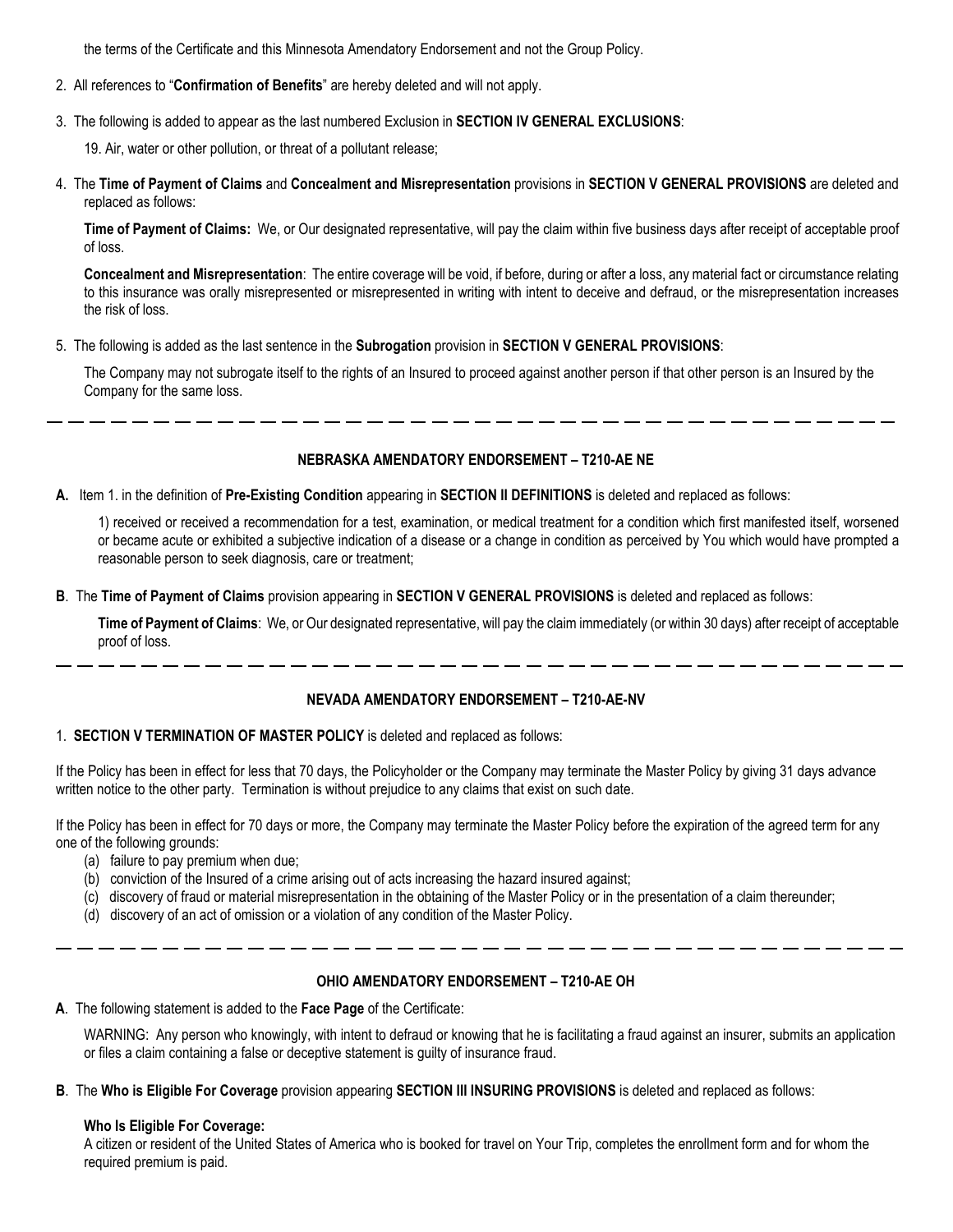- **C**. The **Excess Insurance** provision appearing in **SECTION V GENERAL PROVISIONS** is deleted and will not appear.
- **D. SECTION V GENERAL PROVISIONS** is amended to include the following provision at the end:

**Required Ohio Statement regarding termination of Participating Organization or Master Group Policy**: In the event of termination of the Participating Organization or the Master Group Policy, coverage issued under this Certificate for which the required payment has been paid prior to that termination date will continue until the end of Your Trip.

#### **OKLAHOMA AMENDATORY ENDORSEMENT – T210-AE OK**

1. The third paragraph on the **Face Page** is deleted and replaced as follows:

Insurance provided by this Certificate is subject to all the terms and conditions of the Group Policy, sitused in a state other than Oklahoma. Certificates delivered to residents of Oklahoma are subject to the terms of this Certificate and not the Group Policy.

2. The following statement is added to the **Face Page** of the Certificate:

WARNING: Any person who knowingly, and with intent to injure, defraud or deceive any insurer, makes any claim for the proceeds of an insurance policy containing any false, incomplete or misleading information, is guilty of a felony.

3. Exclusion 2. pertaining to war appearing in **SECTION IV General Exclusions** is deleted and replaced as follows:

2. war or any act of war (whether declared or undeclared) while serving in the military or an auxiliary unit attached to the military or working in an area of war whether voluntarily or as required by an employer.

4. The last sentence in the **Medically Fit to Travel Exclusion** provision appearing in **SECTION IV General Exclusions** is deleted and replaced as follows:

If Coverage for a Trip is purchased and it is later determined that You, a Traveling Companion, Family Member or Business Partner booked to travel with You were not Medically Fit to Travel, as defined in this Certificate, at the time of purchase of Coverage for a Trip, the Coverage is cancelled and premium paid will be returned.

5. The **Payment of Claims** provision appearing in **SECTION V General Provisions** is deleted and replaced as follows:

If any benefit is payable to: (a) an Insured who is a minor or otherwise not able to give a valid release; or (b) the Insured's estate, We may pay up to \$1,000 to the Insured's beneficiary or any relative whom We find entitled to the payment. Any payment made in good faith shall fully discharge Us to any party to the extent of such payment.

6. The **Concealment and Misrepresentation** provision appearing in **SECTION V General Provisions** is deleted and replaced as follows:

**Concealment and Misrepresentation**: The entire coverage will be cancelled, if before, during or after a loss, any material fact or circumstance relating to this insurance has been concealed or misrepresented.

7. **SECTION V General Provisions** is amended to include the following provisions:

spouse or domestic partner.

**Conformity with Oklahoma statutes:** The provisions of this Certificate conform to the requirements of Oklahoma law and this Certificate controls over any conflicting statutes of any state in which You reside on or after the effective date of this Certificate. **Required Oklahoma Statement regarding premium**: The exact amount of premium will be determined upon purchase of the coverage under this Certificate, and the basis and rates upon which the premium will be the determined are the plan design, Trip cost and age of the Insured. The average per Trip premium is \$----------- USD.

#### **RHODE ISLAND AMENDATORY ENDORSEMENT – T210-AE RI**

1. The definition of **Family Member** in **SECTION II DEFINITIONS** is deleted and replaced as follows: **"Family Member"** means any of the following: Your or Your Traveling Companion's legal spouse (or common-law spouse where legal), legal guardian or ward, son or daughter (adopted, foster, step or in-law), brother or sister (includes step or in-law), parent (includes step or in-law), grandparent (includes in- law), grandchild, aunt, uncle, niece or nephew, a person who is a party to a civil union with You as Your dependent and

2. The **Time of Payment of Claims** provision in **SECTION V GENERAL PROVISIONS** are deleted and replaced as follows: **Time of Payment of Claims:** We, or Our designated representative, will pay the claim within 60 days after receipt of acceptable proof of loss.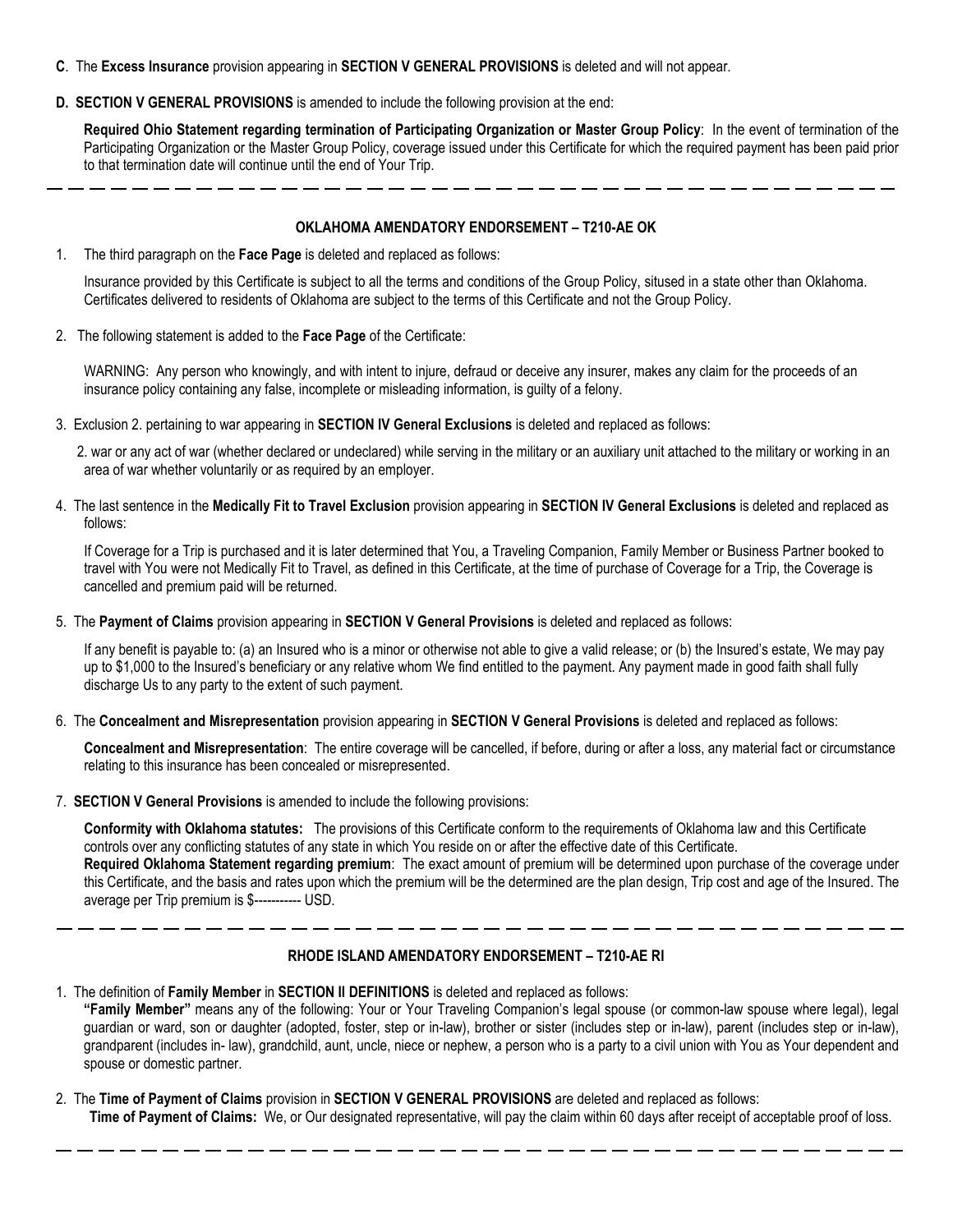1. The **Payment of Claims, Physical Examination and Autopsy and Legal Actions** provisions in **SECTION V GENERAL PROVISIONS** are deleted and replaced as follows:

**Payment of Claims:** Benefits will be paid to the Insured. Loss of Life benefits are payable in accordance with the beneficiary designation in effect at the time of payment. If none is then in effect, the benefits will be paid to the Insured's estate. Any other benefits unpaid at death may be paid, at the Company's option, either to the Insured's beneficiary or estate.

**Physical Examination and Autopsy:** The Company at its own expense may have the Insured examined as often as reasonably necessary while a claim is pending and in cases of death of the Insured the Company at its own expense also may have an autopsy performed during the period of contestability unless prohibited by law. The autopsy must be performed in South Carolina.

Legal Actions: No legal action may be brought to recover on this Certificate within sixty days after written proof of loss has been given as required by this Certificate. No such action may be brought after six years from the time written proof of loss is required to be given.

2. The following provision is added as the last provision in **SECTION V GENERAL PROVISIONS:**

**Change of Beneficiary:** The Insured can change the beneficiary at any time by giving the Company written notice. The beneficiary's consent is not required for this or any other change in the Certificate, unless the designation of the beneficiary is irrevocable.

#### **SOUTH DAKOTA AMENDATORY ENDORSEMENT – T210-AE-SD**

1. The following Exclusion 7. appearing in **SECTION IV GENERAL EXCLUSIONS** is deleted in its entirety:

7. being intoxicated as defined herein, or under the influence of any controlled substance unless administered or prescribed by a Legally Qualified Physician;

2. The last sentence of the **Legal Actions** provision appearing in **SECTION V GENERAL PROVISIONS** is deleted and replaced as follows:

No legal action for a claim may be brought against Us after 6 years from the time written Proof of Loss is required to be furnished.

#### **UTAH AMENDATORY ENDORSEMENT – T210-AE UT**

1. The third paragraph of the **Exposure and Disappearance** provision in **COVERAGE ACCIDENTAL DEATH AND DISMEMBERMENT** is deleted and replaced as follows:

If, while insured under this Coverage, You are in an Accident resulting in the disappearance, sinking or damaging of an air or water conveyance on which You are covered by this Coverage, it will be presumed, unless there is evidence to the contrary, that You suffered loss of life as a result of those Injuries.

- 2. The definition of **Family Member** appearing in **SECTION II DEFINITIONS** is amended to include a child placed for adoption with the Insured.
- 3. The definition of **Complications of Pregnancy** appearing **SECTION II DEFINITIONS** is deleted and replaced as follows:

**"Complications of Pregnancy"** means diseases or conditions the diagnoses of which are distinct from pregnancy but are adversely affected or caused by pregnancy and not associated with a normal pregnancy. These conditions include acute nephritis, nephrosis, cardiac decompensation, ectopic pregnancy which is terminated, a spontaneous termination of pregnancy, which occurs during a period of gestation in which a viable birth is not possible, puerperal infection, eclampsia, pre-eclampsia and toxemia.

Complications of Pregnancy does not include false labor, occasional spotting, Physician-prescribed rest during the period of pregnancy, morning sickness and similar conditions associated with the management of a difficult pregnancy.

4. The **Proof of Loss** provision appearing in **SECTION V GENERAL PROVISIONS** is amended to include the following sentence at the end of the provision:

Failure to give notice or file proof of loss does not bar recovery under the Certificate if the Company fails to show that it was prejudiced by the failure to provide proof in a timely manner.

5. The **Time of Payment of Claims** provision appearing in **SECTION V GENERAL PROVISIONS** is deleted and replaced as follows:

**Time of Payment of Claims:** We, or Our designated representative, will pay the claim within 30 days after receipt of acceptable proof of loss.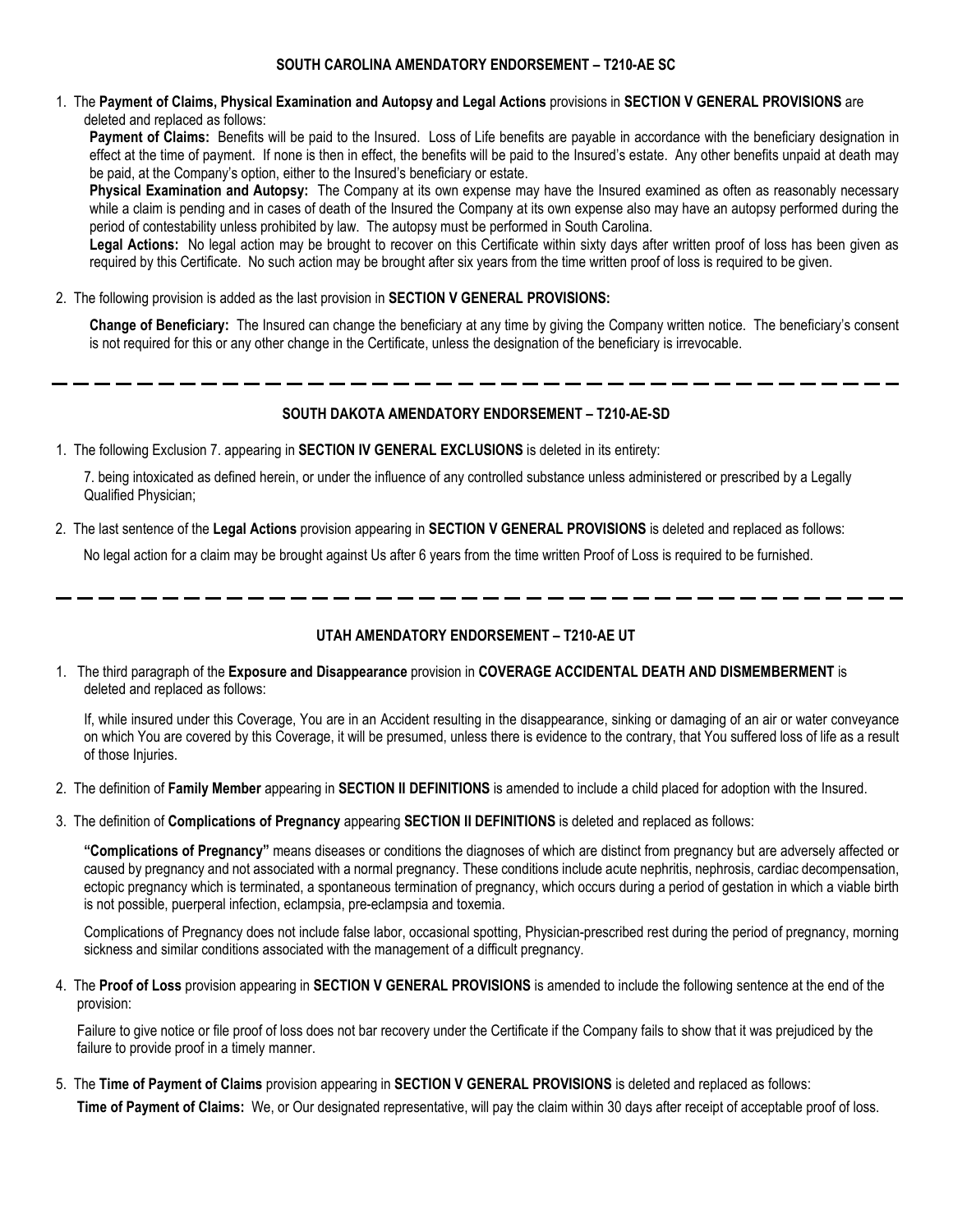### 6. **The definition of** Hospital **appearing in** SECTION II DEFINITIONS **is deleted and replaced as follows:**

**"Hospital"** means (a facility that is licensed and operating within the scope of such license. This definition may not preclude the requirement of medical necessity of hospital confinement or other treatment.

- 7. The **Excess Insurance** provision appearing in **SECTION V GENERAL PROVISIONS** is deleted.
- 8. The **SECTION VI COORDINATION OF BENEFITS** is deleted.

## **VERMONT AMENDATORY ENDORSEMENT – T210-AE VT**

- **A**. The references to "Usual and Customary" appearing in **SECTION I COVERAGES** are replaced by "Reasonable and Necessary".
- **B**. The definition of "**Usual and Customary**" appearing in **SECTION II DEFINITIONS** will now appear as the definition of "**Reasonable and Necessary**".
- **C**. The following exclusions appearing in **SECTION IV GENERAL EXCLUSIONS** are deleted and/or deleted and replaced as follows:
	- 4. deleted in its entirety (relating to mountaineering);
	- 16. deleted in its entirety (relating to device, weapon, material employing chemical, biological, radiological).
- **D**. The **Time of Payment of Claims** provision appearing in **SECTION V GENERAL PROVISIONS** is deleted and replaced as follows:

**Time of Payment of Claims:** We, or Our designated representative, after settlement has been agreed upon, will pay the claim in the agreed amount within 10 working days.

**E**. The following is added as the last sentence in the **Legal Actions** provision appearing in **SECTION V GENERAL PROVISIONS**:

However, Your right to bring legal action against Us is not conditioned upon Your compliance with the provisions of any appraisal condition.

**F**. **SECTION V GENERAL PROVISIONS** is amended to include the following provision at the end of that section:

**Vermont law regarding civil unions:** Vermont law requires that insurance policies and certificates offered to married persons and their families be made available to parties to a civil union and their families. In order to receive benefits in accordance with Vermont law regarding civil unions, the civil union must be established in the state of Vermont according to Vermont law. It is understood that definitions and provisions within this Certificate designating Insured, Eligible Person, Family Member, You/and or Your and another other certificate definitions and provisions designating an Insured under this Certificate are amended, whenever appearing, where terms denoting a marital relationship or family relationship arising out of a marriage are used to indicate parties to a civil union and their families under Vermont law.

## **WYOMING AMENDATORY ENDORSEMENT – T210-AE-WY**

1. In the definition of **Pre-Existing Condition** appearing in **SECTION II DEFINITIONS,** Item 1) is deleted and replaced as follows:

1) received or received a recommendation for a test, examination, or medical treatment for a condition which first manifested itself, worsened or became acute, resulting in actual diagnosis, care or treatment received;

2. In the **Pre-Existing Condition Exclusion** provision appearing in **SECTION IV GENERAL EXCLUSIONS,** Item 1) is deleted and replaced as follows:

1) received or received a recommendation for a test, examination, or medical treatment for a condition which first manifested itself, worsened or became acute, resulting in actual diagnosis, care or treatment received;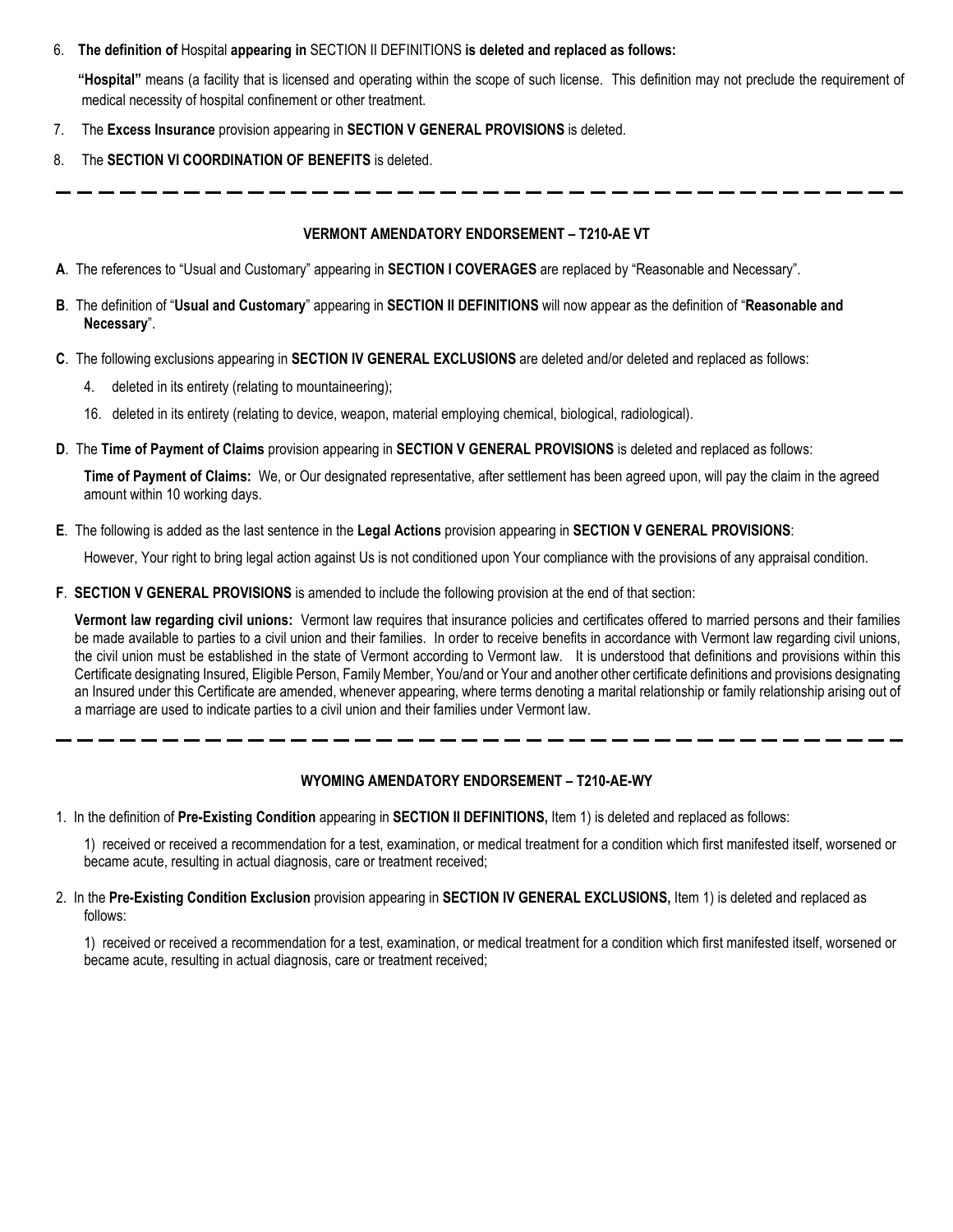The Travel Assistance feature provides a variety of travel related services. Services offered include: • Medical or Legal Referral • Inoculation Information • Hospital Admission Guarantee • Translation Service • Lost Baggage Retrieval • Passport/Visa Information • Emergency Cash Advance • Bail Bond • Prescription Drug/Eyeglass Replacement Payment reimbursement to the Assistance Company is Your responsibility.

#### **24/7 Worldwide Assistance Services Travel Assistance, Medical Emergency and Concierge Service On Call International 888-699-1145 (within US) OR CALL COLLECT: 603-952-2074 (From all other locations)**

Travel assistance services are provided by an independent organization and not by United States Fire Insurance Company, Travel Insured International, or the Plan Administrator. There may be times when circumstances beyond the Assistance Company's control hinder their endeavors to provide travel assistance services. They will, however, make all reasonable efforts to provide travel assistance services and help You resolve Your emergency situation.

#### **AVAILABILITY OF SERVICES**

You are eligible for information and concierge services at any time after You purchase this plan. The Emergency Assistance Services become available when You actually start Your Covered Trip. Emergency Assistance, Concierge and Informational Services end the earliest of: midnight on the day the program expires; when You reach Your return destination; or when You complete Your Covered Trip. The Identity Theft Resolution Services become available on Your scheduled departure date for Your Covered Trip. Services are provided only for an Identity Theft event which occurs while on Your Covered Trip. Identity Theft Resolution does not guarantee that its intervention on behalf of You will result in a particular outcome or that its efforts on behalf of You will lead to a result satisfactory to You. Identity Theft Resolution does not include and shall not assist You for thefts involving non-US bank accounts.

#### **CONCIERGE SERVICES**

Concierge Services are provided by Travel Insured's designated provider. There is no charge for the services provided by the provider. You are responsible for the cost of services provided and charged for by third parties and for the actual cost of merchandise, entertainment, sports, tickets, food and beverages and other disbursement items. Services offered include:

Destination Profiles • Epicurean Needs • Event Ticketing • Floral Services • Tee Time Reservations • Hotel Accommodations • Meet-And-Greet Services • Shopping Assistance Services • Pre-Trip Assistance • Procurement of Hard-To-Find Items • Restaurant Referrals and Reservations • Rental Car Reservations • Airline Reservations

## **CLAIMS PROCEDURE**

**1. EMERGENCIES ARISING DURING YOUR COVERED TRIP:** Please contact On Call International (as above).

**2. TRIP CANCELLATION CLAIMS:** Contact your travel agent and Co-ordinated Benefit Plans, LLC (CBP) IMMEDIATELY to notify them of your cancellation and to avoid any non-covered expenses due to late reporting. CBP will then forward the appropriate claim form which must be completed by You AND the attending Physician, if applicable.

**3. ALL OTHER CLAIMS:** Report your claim as soon as possible to CBP (below). Provide the policy number, Your travel dates, and details describing the nature of Your loss. Upon receipt of this information, CBP will promptly forward You the appropriate claim form to complete.

Phone: 1-877-539-6442 For collect calls outside the U.S.: 1-727-450-8795

Mail: Co-ordinated Benefit Plans, LLC On Behalf of United States Fire Insurance Company P.O. Box 26222 Tampa, FL 33623 Fax: 1-800-560-6340

Or Email: [travelteam@cbpinsure.com](mailto:travelteam@cbpinsure.com)

Hours of operation: Monday, Tuesday, Wednesday, Friday 8:30am-5:00pm (eastern)

# **Worldwide Assistance Services**